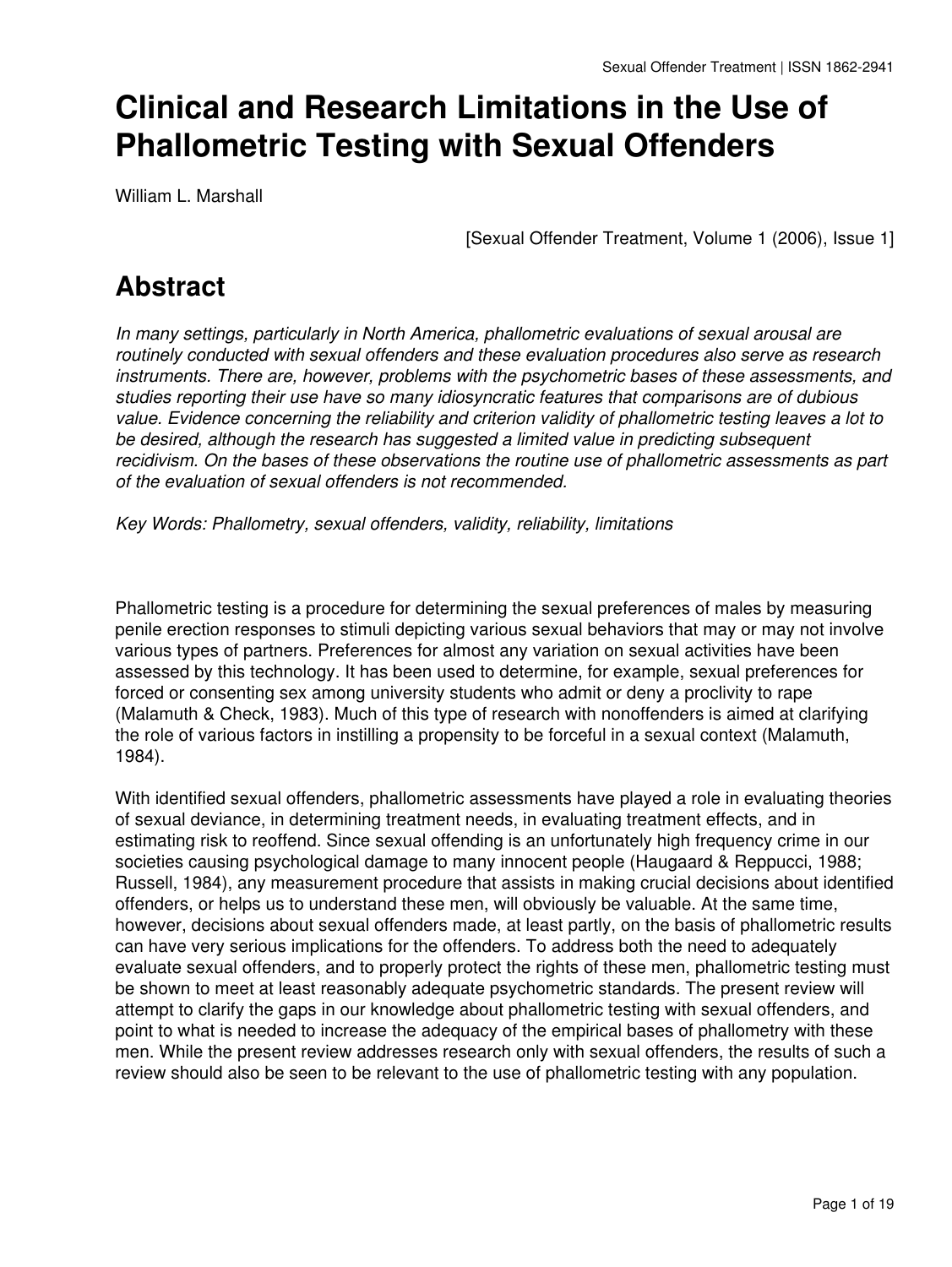## **Phallometry with SexuaL Offenders**

Phallometry was first developed for use with sexual offenders by Kurt Freund (1957) in Czechoslovakia. He developed a device that measured volume changes in the penis in response to various sexual and nonsexual stimuli. The early versions of the volumetric device were cumbersome, expensive, and tended to breakdown rather frequently. This prompted Bancroft, Jones and Pullan (1966), and Barlow, Becker, Leitenberg and Agras (1970), to develop simpler alternatives measuring changes only in the circumference of the penis. The volumetric measure, which appears to be the more sensitive of the two devices (Freund, Langevin & Barlow, 1974; McConaghy, 1974), describes changes in all aspects of the penis (i.e., length and circumference changes), whereas the circumferential measures describe only one aspect of these volume changes. Earls and Marshall (1982) demonstrated that important information about erectile responses may be lost when only circumferential changes are described, and McConaghy (1989) has made a case for distinguishing data generated by volumetric and circumferential procedures. McAnulty and Adams (1992), on the other hand, concluded from their consideration of the available data that there are more similarities between the products of these two devices than there are differences. Certainly the majority of reports in the literature describe the use of only the circumferential devices. For the purposes of this review data from both procedures will be assumed to be essentially equivalent.

There have been several previous reviews of sexual preference testing with sexual offenders (Barbaree, 1990; Barker & Howell, 1992, Earls & Marshall, 1983; Murphy & Barbaree, 1994; ODonohue & Letourneau, 1992; Simon & Schouten, 1992); however, there are problems with all of these reviews. With the exception of Murphy and Barbaree (1994), these reviews have been quite limited in scope (e.g., addressing only the court use of phallometric data, or focussing only on its use with child molesters). In addition, Murphy and Barbaree took a rather uncritical perspective on phallometric testing and did not satisfactorily point to areas that needed to be addressed.

The present review will consider some of the general problems with research using phallometry and some of the differences between studies that make comparisons difficult. Next, those studies bearing on the internal consistency, test-retest reliability, and criterion validity of these procedures with sexual offenders will be examined. All attempts will be made to identify problems, and offer suggestions for future research that may help to resolve these problems. Finally, the present limitations to the clinical use of phallometry with sexual offenders will be noted. First, however, it is necessary to define the population of sexual offenders whose responses will be considered and point to the heterogeneity of their characteristics.

# **Populations Studied**

The definition of sexual offenders, for the purpose of this review, will be limited to mature males who either coerce an adult female to have sex with them, or have sex with a child, or expose their penis to unwilling females. There are, of course, other types of sexually offensive acts (e.g., voyeurism, frottage, bestiality, necrophilia) and other types of sexual offenders (e.g., women and juveniles), but phallometry has either had limited or no application to these populations. Some researchers and clinicians have used phallometry to evaluate male juveniles who have sexually offended.

Even within the limited types of sexual offenders under consideration in this review, there is such evident heterogeneity on almost all characteristics that have been measured (Marshall & Fernandez, 2003a) that it would be unreasonable to expect phallometry to accurately identify all such offenders. Sexual offenders also vary in terms of the type and number of victims they have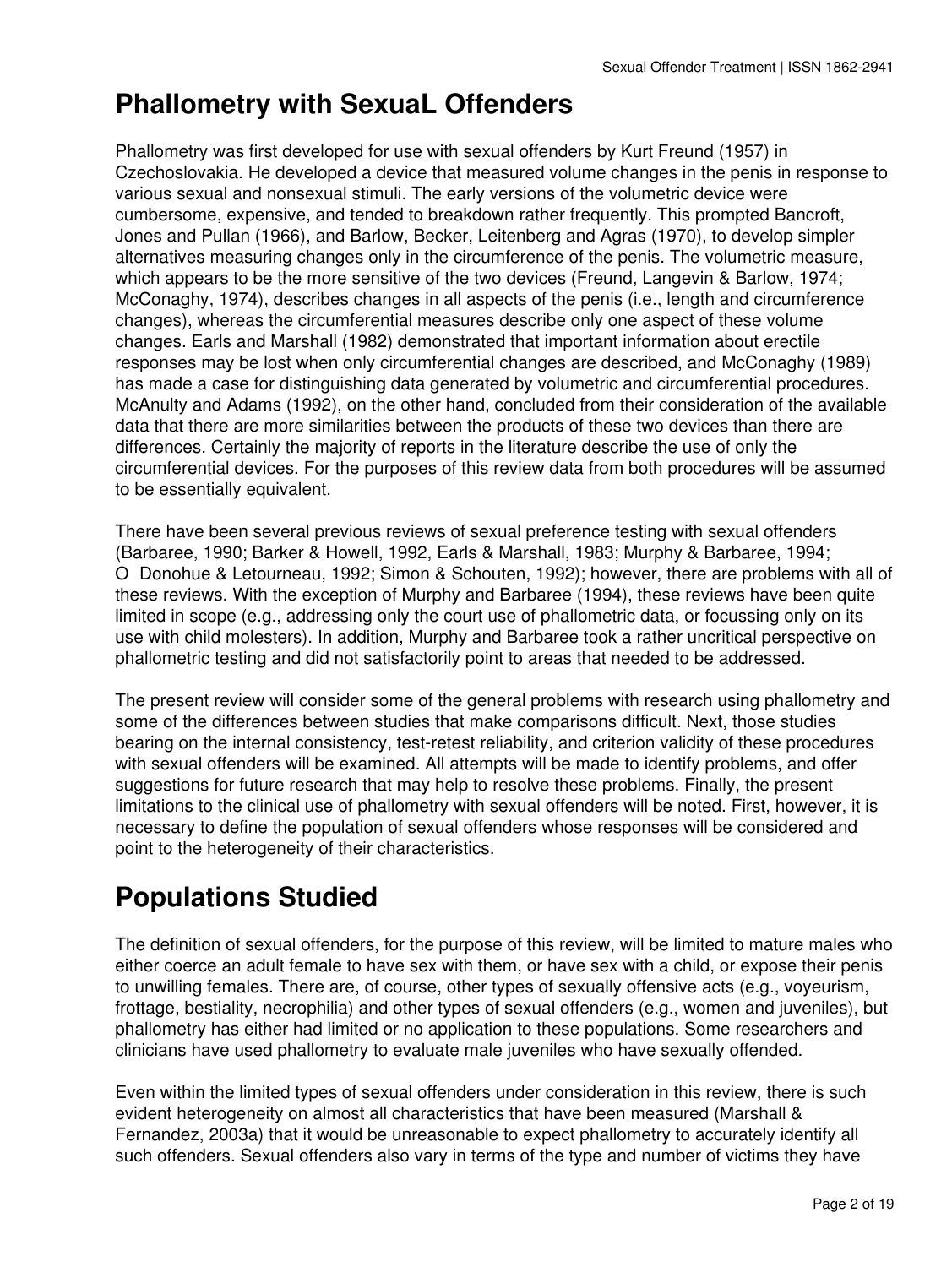abused and in the frequency of assaults on the same victim; these differences may affect the outcome of phallometric tests. For example, incest offenders characteristically have fewer victims than nonfamilial child molesters, but they often molest the same child repeatedly over many years. If experience with sexual molestation plays a role in creating or enhancing deviant preferences, then from what is known about stimulus generalization (Pearce, 1986), we would not expect incest offenders to display arousal to other unfamiliar children. Studies of stimulus generalization indicate that the broader the samples of a class of stimuli a person has reinforcing experience with the broader will be the generalization gradient. Nonfamilial child molesters with numerous victims should, therefore, display arousal to unfamiliar children, which is just the stimuli presented in typical phallometric assessments. However, incest offenders should not display arousal to novel children since they have not sampled broadly enough. Indeed, the experiences of incest offenders should produce stimulus discrimination (Schwartz, 1984) resulting in a generalization gradient that is steep and narrow. Thus, incest offenders should generate erectile responses only to their own victims or to children remarkably similar to their own victims. At phallometric assessments using visual stimuli, then, incest offenders should display normative responding. Freund, Watson and Dickey (1991) report data that essentially confirm these expectations.

Early conditioning theories (e.g., Abel & Blanchard, 1974; McGuire, Carlisle & Young, 1965) appeared to suggest that all sexual offenders would display conditioned arousal to their deviant acts. Contrary to these expectations, most current researchers appear to expect only a limited sample of sexual offenders to display deviant responses at phallometric testing. For example, some researchers (e.g., Freund & Blanchard, 1989) claim that among child molesters only pedophiles will show deviant arousal. Presumably only some rapists are expected to display deviant responses. While this is a reasonable point of view, it does make it difficult to state in advance what proportion of, and who among, any specific type of sexual offender should produce deviant responding. This significantly confuses the issue of establishing the criterion validity of phallometric assessments.

While a significant number of child molesters may be pedophilic, there are problems in the application of the diagnostic criterion (Marshall, 1997). In addition, phallometry is often used as one of the procedures for determining pedophilia (see Freund & Blanchard, 1989) making the claims of Freund (1967b) appear circular; that is, only those child molesters who display phallometric arousal to children are pedophiles and pedophilia is diagnosed by phallometric responses. If we could reliably diagnose pedophilia independently of phallometry, then we could test the possibility that these child molesters are the only ones to display deviant arousal at assessment. Unfortunately, DSM-IV is not at all helpful with rapists, except sadists, and these sadists may be the only rapists to appear deviant at phallometric assessments. As we will see, the research reported to date on rapists can be interpreted to support this expectation.

Perhaps the most significant problem with phallometric evaluations of sexual offenders is the fact that the assessments are not ecologically sound. Blader and Marshall (1989) pointed out, for example, that when a rape occurs the man engages in aggressive behavior at the same time as he becomes sexually aroused. Phallometric evaluations of rapists may depict aggressive acts in the content of sexual acts but that does not create aggressive responses in the subject being tested. Blader and Marshall argued that the essence of rape is the concurrent evocation of aggressive and sexual states in the offender, and that it may be that in nonoffenders these states are incompatible. Certainly we know that many sexual offenders are in particular states at the time of offending (e.g., many are angry or intoxicated), and yet these states are not present during phallometric testing. When we (Yates, Barbaree & Marshall, 1984) made normal males angry at a woman and then measured their erectile responses they showed significant increases in arousal to rape. Similarly, when we intoxicated normal males, their arousal patterns to consenting sex and rape changed in the direction of a preference for rape (Barbaree, Marshall, Yates & Lightfoot, 1983). These studies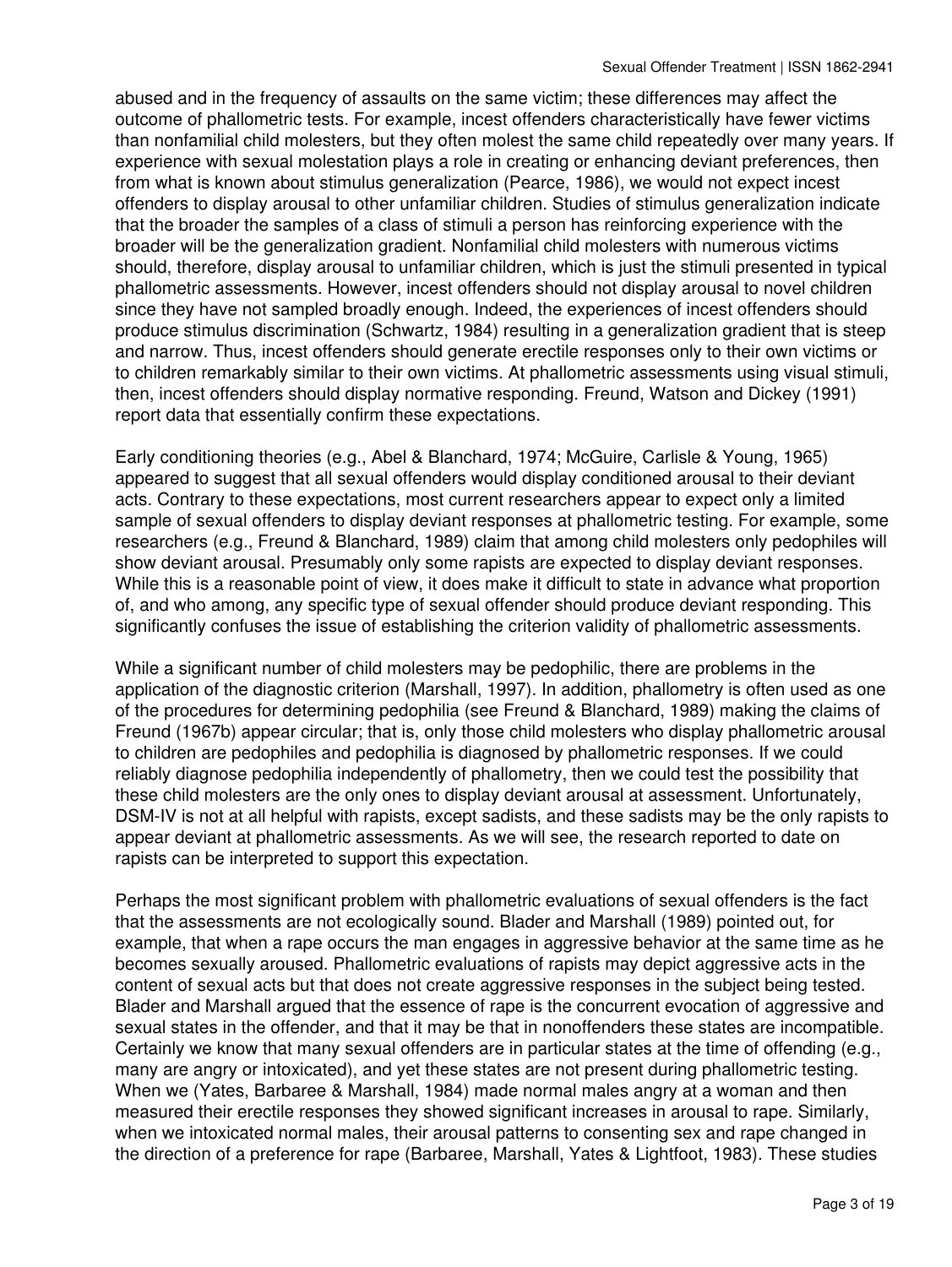suggest that if phallometric evaluations are to have any value they need to attempt to replicate the conditions (internal and external) that prevail when sexual offences occur. However, intoxicating or angering sexual offenders would not seem to be a wise strategy and would likely not be tolerated within most clinical settings.

### **Psychometric Standards**

To properly evaluate the psychometric adequacy of phallometric measures, it is necessary to identify the standards against which these procedures will be assessed. For any test to be of value it must be shown to be reliable and valid (Kline, 1993), although the standards for acceptable levels of reliability and validity vary according to a variety of factors. Just what should be counted as satisfactory levels for the phallometric test is not clear, but, for example, values above  $r = .6$  for test-retest reliability are said to be the minimal level when the issue of concern has trivial implications (Hair, Anderson, Tatham & Black, 1998; Murphy & Davidshofer, 1988). For decisions that have important implications for the person being tested, or for public safety, then a value of  $r =$ .9 is considered the standard. For criterion validity, phallometric results demonstrating differences between criterion groups should be reasonably consistently replicated. For predictive validity it should be shown that scores on the test bear a consistent relationship with subsequent behavior.

In order to achieve acceptable standards of reliability and validity, it is necessary to have a test that is at least reasonably standardized. There have been repeated calls for the standardization of phallometric tests (Barker & Howell, 1992; Howes, 1995) but to date this has not been done. Replication of results would be somewhat surprising if the measures used in different studies markedly differed. While there is similarity in the overall features of the various approaches to phallometry (e.g., they all measure erectile responses to various, more or less agreed upon, categories of stimuli), across centres there are numerous variations and it is difficult to determine their influence. Certainly, the present lack of standardization presents a problem when comparing studies (Murphy & Barbaree, 1994).

### **The Problem of Faking**

Perhaps the main threat to phallometric assessments concerns the fact that the ability to fake sexual response patterns has been demonstrated for both sexual offenders and nonoffenders (Murphy & Barbaree, 1994). Several studies have shown that normal subjects can significantly inhibit their arousal by using mental activities to distract themselves, despite a clear indication that they were attending to the stimuli (Henson & Rubin, 1971; Laws & Rubin, 1969). Similarly, numerous studies have shown that rapists and child molesters (Avery-Clark & Laws, 1984; Hall, 1989; Hall, Proctor & Nelson, 1988; Laws & Holmen, 1978; Quinsey, Steinman, Bergersen & Holmes, 1975; Wydra, Marshall, Earls & Barbaree, 1983) are able to both inhibit arousal to preferred stimuli and generate arousal to nonpreferred stimuli.

Quinsey and Chaplin (1988), Malcolm, Davidson and Marshall (1985) and Marshall (2004), have all developed procedures aimed at preventing faking and while their data offer encouragement, their procedures involve a quite different and more laborious approach than is usual in phallometric testing. In so far as faking subjects use cognitive strategies evident only to themselves, it appears virtually impossible to prevent or detect dissimulation; thus, faking will always constitute some undetermined degree of threat to the validity of phallometric assessments.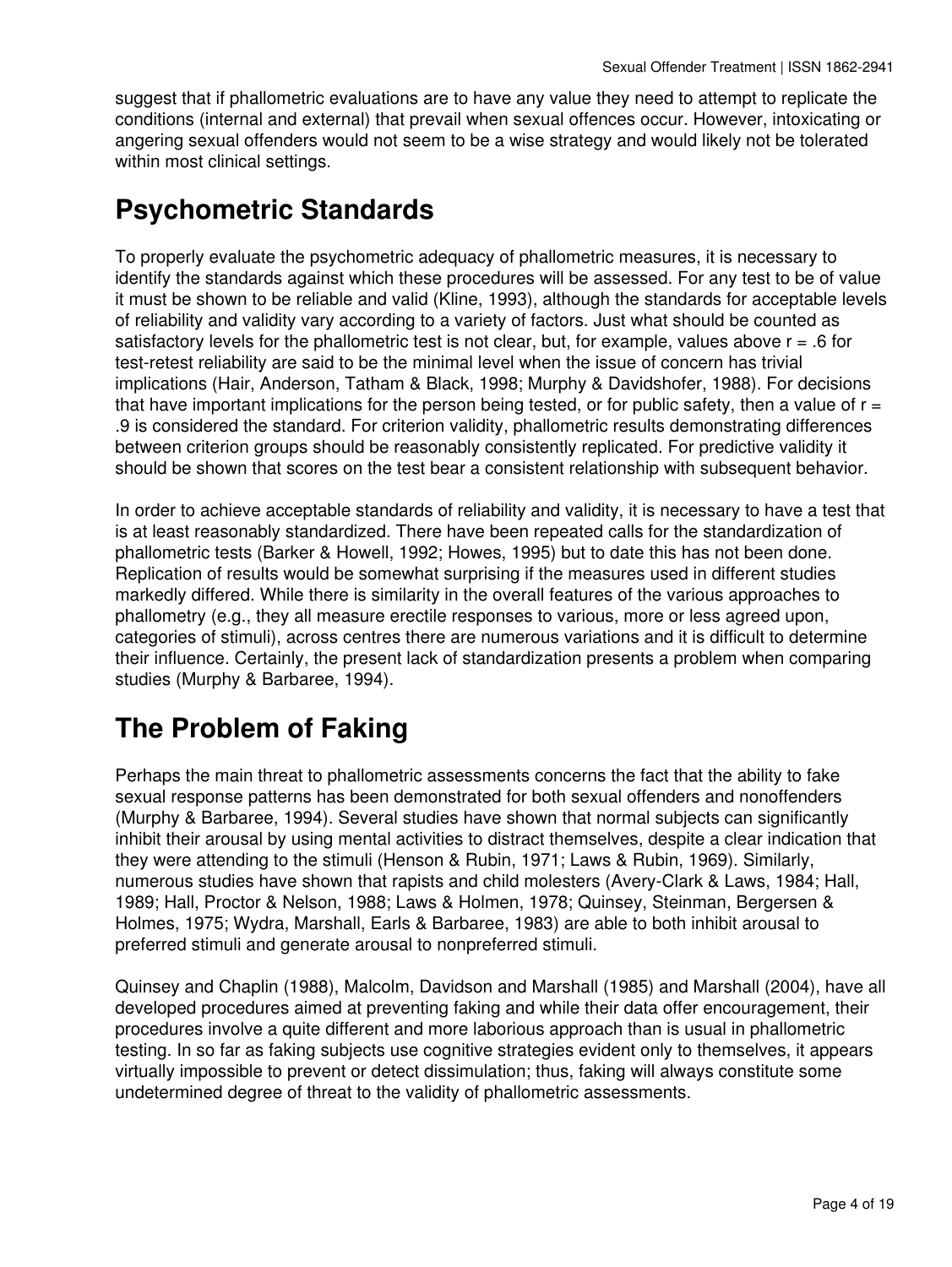## **Differences between Studies**

#### **Subject Differences**

Although many sexual offenders deny having committed an offense, very few phallometric studies indicate whether or not they exclude deniers, even though Freund (Freund & Blanchard, 1989; Freund, Chan & Coulthard, 1979) has found that convicted child molesters who deny they have an interest in children typically show normal responses. Thus, if a study includes deniers, there may be no differences between the sexual offender group and normal controls, whereas excluding deniers may reveal differences.

In attempting to determine the distinctiveness of the responses of sexual offenders, researchers have typically compared them to men who are presumed to be nonoffenders. Unfortunately, since some normal males display an interest in deviant sex (Finkelhor, 1979; Langevin, 1988), it is not a simple task to identify a sample of men who are clearly not offenders. In our research we have comparison subjects indicate anonymously whether they have either fantasized or committed a sexual offense. This typically leads to the exclusion of between 35-45% of the subjects. We could find no other phallometric studies that screened nonoffenders in this way.

Some studies employ quite small numbers and it is hard to know how representative they are, particularly because sexual offenders are quite heterogeneous. In addition, different researchers choose their samples from quite different settings (e.g., from prisons, psychiatric institutions, outpatient settings) and this seems certain to produce results that are not generalizable to offenders in other settings.

#### **Stimulus differences**

The stimuli used in studies differ in terms of the chosen modality of presentation (i.e., film, videotapes, slides, audiotapes, or covert images) and within this the stimuli vary along several dimensions (e.g., black-and-white vs. colors, presence or absence of background, single vs. two or more figures). While Abel and Blanchard (1976) found that videos generated the greatest levels of arousal, it appears that such strong arousal obscures differential responding.

Stimulus duration also varies across studies, despite the demonstrated importance by Avery-Clark and Laws (1984). They showed that arousal did not reach maximal levels of discrimination until audio stimuli had been presented for 3 minutes. Of perhaps greater importance is the duration and temporal location of the sexually significant events in audiotaped stimuli. If the supposedly normative and deviant stimuli do not have the same sexually significant elements occurring in the same temporal location, and for the same duration, then the resultant arousal patterns may differ not because the stimuli depict normative or deviant events but simply because they depict differing sexual elements. Barbaree, Marshall and Lanthier (1979) generated stimulus sets that were matched for the temporal location and duration of the sexual elements, but they did not determine empirically what elements were sexually significant. This may be a problem because Abel, Barlow, Blanchard and Mavissakalian (1975) showed that different subjects responded differentially to the various elements in their sexual stimuli, as did Laws (1984). Of course, if all sexual offenders prove to be this idiosyncratically aroused, then producing a standardized test that identifies deviance, may be impossible.

The fact is there have been no empirical determinations of what constitutes the appropriate content of stimuli for preference testing. Since Lalumière and Quinsey (1994) claim that different findings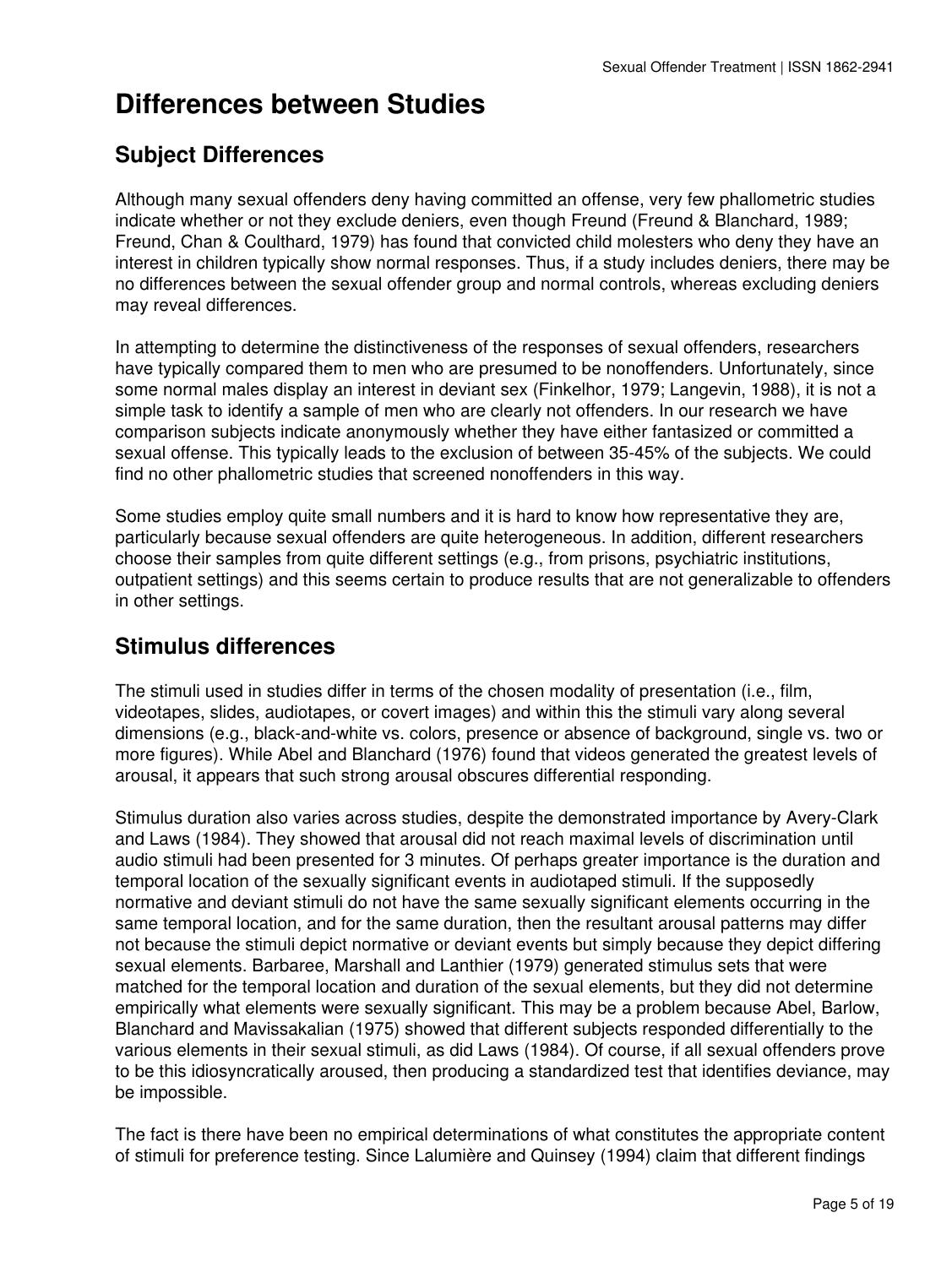across studies with rapists are due to differing stimulus content, then obviously this is potentially a very important issue.

#### **Response Differences**

Phallometric responses may be reported as raw scores, percentages of full erection, z scores, or as ratios of responses to deviant and appropriate images (Barbaree, 1990), and there is debate about the advantages and disadvantages of these various methods (Barbaree & Mewhort, 1994; Earls, Quinsey & Castonguay, 1987). Furthermore, each scoring system can be derived from either average or peak responses to each stimulus set, or from latency to respond. Presently there is insufficient data to guide us on these alternatives but a report by Murphy (1987) is revealing. He noted that the results of one of his earlier studies (Murphy, Haynes, Stalgaitis & Flanagan, 1986) disagreed with the observations of a similar study by Marshall et al. (1986). Murphy pointed out that Marshall et al. entered peak responses into their data analyses, whereas he had entered average responses. When Murphy converted his earlier data to peak responses, the differences between the two studies disappeared.

There is also the problem of deciding what constitutes a response of sufficient magnitude to declare it to be greater than random fluctuations and therefore meaningful (Laws & Osborn, 1983). Some authors (Barbaree et al., 1979; Laws & Osborn, 1983) exclude from analyses those subjects whose responses are below an arbitrary criterion, but Harris, Rice, Quinsey, Chaplin and Earls (1992) found that including low response subjects did not affect the sensitivity of their phallometric assessments. Barbaree and Mewhort (1994), however, demonstrated that z score transformations can be distorted by the inclusion of low responders. What to do with low responders and how to appropriately represent phallometric data, (ie, z scores, precent full erection, etc.) are two frequently confounded issues upon which there is presently no agreement.

# **Reliability**

Given the extensive use of erectile measures of sexual preferences with sexual offenders (Howes, 1995; Knopp, 1984), and the rather long time over which such measures have been in use (Bancroft, et al., 1966; Barlow, et al., 1970; Freund, 1957), it is surprising that so few reliability studies have been reported.

While the internal consistency of the stimuli used in any test is a relevant issue, it is difficult to know how to address this with phallometry. For example, a stimulus set depicting adult females typically includes several different women in the hope that the respondent sidiosyncratic preferences for women s features (e.g., hair color and length, breast size) will appear in at least one of the stimuli. Given this basis for determining the stimulus set we would not expect high levels of internal consistency (i.e., how well each stimulus generates the same arousal as each other stimulus). Despite this expectation, indices of the internal consistency of phallometric stimuli have been reported to be satisfactory (Day, Miner, Sturgeon & Murphy, 1989; Quinsey & Chaplin, 1984; Wormith, (1986). It is, however, the test-retest reliability of phallometric assessments that is the critical issue. Test-retest reliability is an important issue for both diagnosis and assessment, but most particularly, for evaluating the effects of treatment. One of the problems inherent in examining reliability over time concerns habituation which has been found to occur both within and across assessment sessions (Eccles, Marshall & Barbaree, 1988; O Donohue & Geer, 1985; O Donohue & Plaud, 1991). However, Eccles et al. (1988) found that relative responding (in their case, to lesbian and heterosexual scenes) remained essentially the same. The best estimate of test-retest reliability, then, should employ a ratio measure to eliminate the problem of habituation.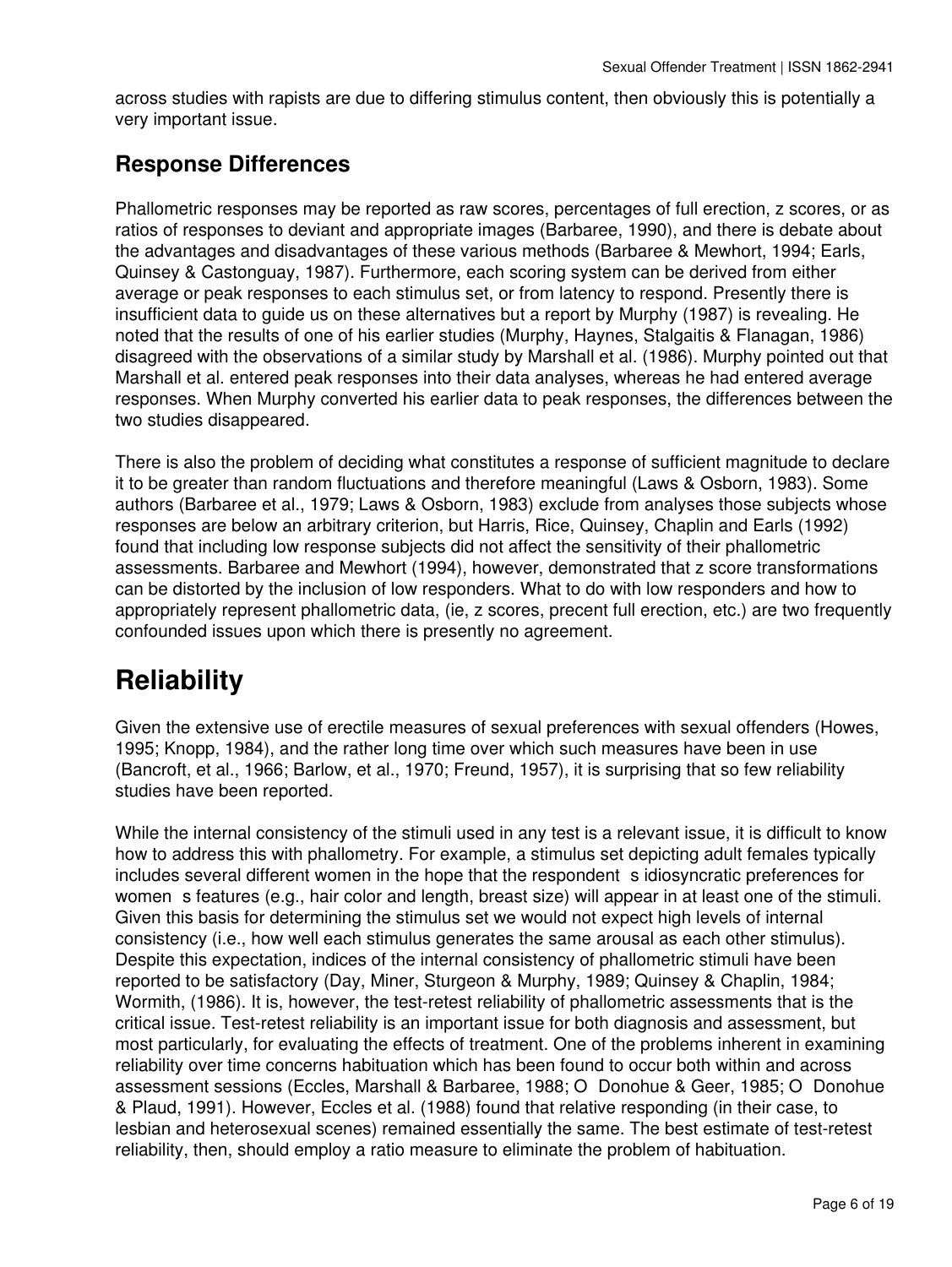Wormith s (1986) study of responses to child stimuli examined data from two test sessions occurring one week apart. The low resultant coefficient (r = .53), however, was rendered even less compelling because Wormith collapsed over different offender types. Davidson and Malcolm (1985) examined the responses, over a 6-day interval, of 90 rapists. They reported marginally adequate reliability (r = .65) for the rape index (a ratio measure). Barbaree, Baxter and Marshall (1989), however, found far less encouraging data using the same stimuli and drawing subjects from the same setting. Barbaree et al. calculated reliability independently for 60 rapists and 40 nonoffenders over a one-week interval. They found unsatisfactory coefficients for both groups ( $r = .44$  for rapists; r = .29 for nonrapists). Using a criterion of progressive exclusion, Barbaree et al. found that it was not until all those subjects with less than 75% full erection were excluded that reliability estimates reached acceptable levels ( $r = .74$  for rapists;  $r = .79$  for nonrapists). However, by this time 75% of the rapists and 56% of the nonrapists had been eliminated from the data set. Fernandez and Marshall (2004a) determined the test-retest reliability of the phallometric assessments of rapists and child molesters over an average between test interval of 6 months. This test-retest interval is, of course, more in line with the gap between clinical evaluations done at pre and post-treatment; Fernandez and Marshall s study is, therefore, of more direct clinical relevance than the earlier, short-term test-retest reliability studies. Unfortunately, none of the indices calculated by Fernandez and Marshall approached minimal levels of test-retest reliability. This study, then, presents a very serious challenge to the empirical status of phallometric evaluations. If a test cannot be shown to be reliable, then the issue of its validity is moot, and its use should, accordingly, be abandoned.

# **Criterion Validity**

Despite the comments about reliability and their implications, validity issues will be appraised for the sake of a complete evaluation of phallometry. While various types of validity are important to the psychometric bases of phallometry, the concern here will only be with the capacity of these measures to distinguish sexual offenders from other individuals. For reviews of the literature bearing on other types of validity with phallometry, the reader is referred to Murphy and Barbaree (1994) and O Donohue and Letourneau (1992). For convenience, research with the different types of sexual offenders will be considered separately.

#### **Child Molesters**

Freund (1965) was the first to report a comparison between child molesters and nonoffenders. He compared age preferences determined by volumetric responses and found that the men who had molested young girls displayed greater arousal to visual images of young children than they did to adults; the normal subjects showed greater arousal to adults than to children. In a series of subsequent studies, Freund essentially replicated these findings and extended them to male-victim child molesters (Freund, 1967a, 1967b; Freund & Blanchard, 1989; Freund et al., 1979; Freund, Scher, Chan & Ben Aron, 1982). Freund, however, failed to note in these studies that he had selected only those child molesters who admitted to having offended against multiple victims; he reported this much later (Freund, 1991).

Similar findings of group differences between nonfamilial child molesters and nonoffenders have been reported by numerous other researchers (Abel, Becker, Murphy & Flanagan, 1981; Baxter, Marshall, Barbaree, Davidson & Malcolm, 1984; Day et al., 1989; Frenzel & Lang, 1989; Grossman, Cavanaugh & Haywood, 1992; Lang, Black, Frenzel & Checkley, 1988; Marshall et al., 1986; Marshall, Barbaree & Butt, 1988; Murphy et al., 1986; Quinsey & Chaplin, 1988; Quinsey, Chaplin & Carrigan, 1979; Quinsey et al., 1975; Wormith, 1986). However, not all of these observed differences are as clear-cut as this summary suggests. For example, Baxter et al. (1984) reported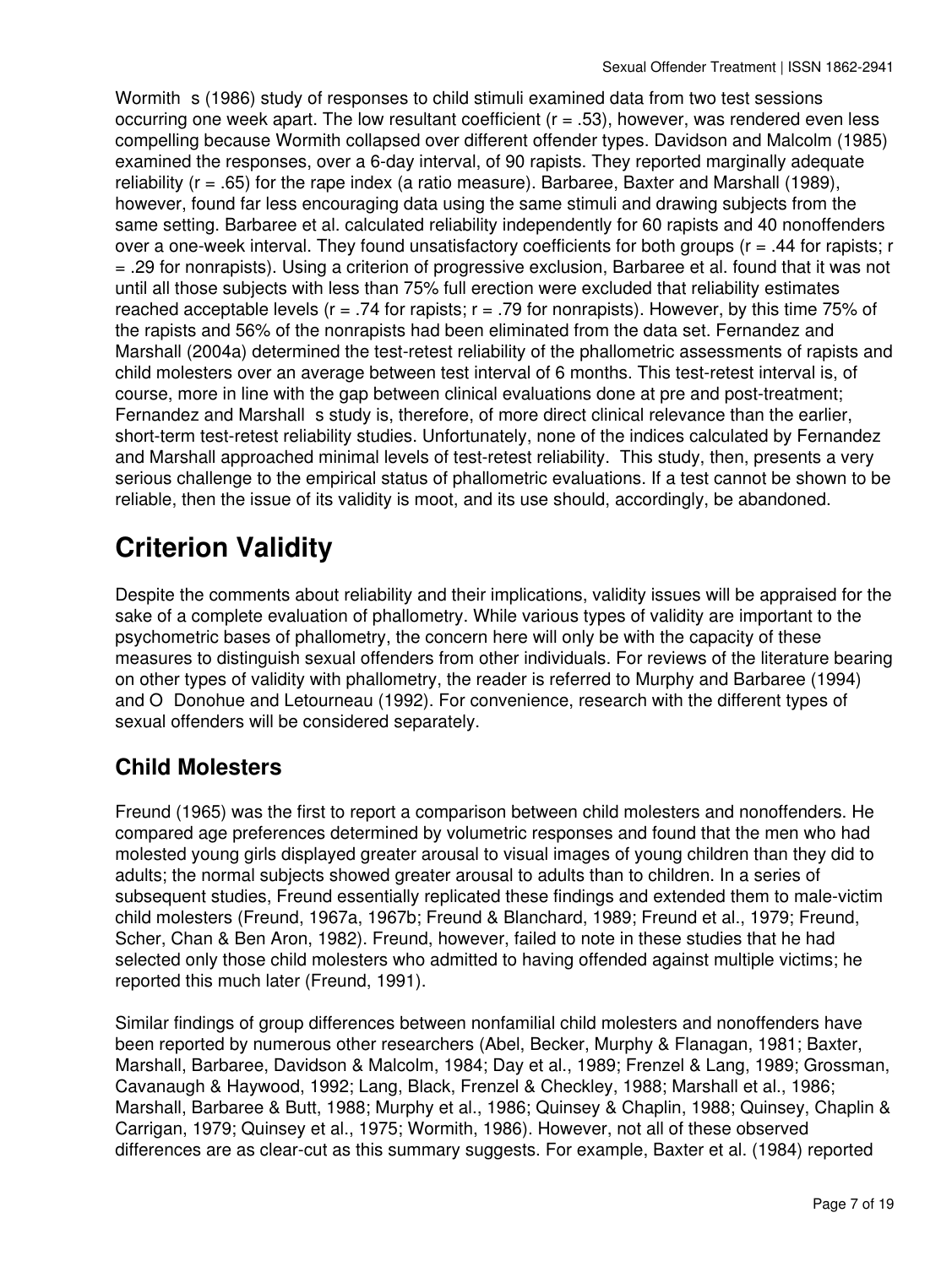that child molesters who had offended exclusively against post-pubescent females (ages 12-16 years) displayed preferences that matched those of rapists and were quite different from those of offenders who molested children under age 12 years. Malcolm et al., (1993) replicated these findings, and Hall et al. (1988) found that rapists were equally aroused by child stimuli as were child molesters. Furthermore, Marshall et al. (1988) demonstrated that men who molested male children had more complex sexual preferences than was expected. They found that two-thirds of these men were, in their responses to adults, clearly heterosexual; the remainder preferred adult males. The heterosexual offenders chose as victims boys who were clearly prepubescent (average age 7 years with no victims over age 11 years), while the homosexuals typically chose pubescent boys (average age 12.5 years). This had not been observed previously and needs replicating before too much can be made of it, but it does suggest a more complex picture than is implied by the simply

assessment of age preferences.

Of perhaps greater significance is the observation that it is only those nonfamilial child molesters with multiple victims who display deviant responses at phallometric evaluations. Freund, Watson and Dickey (1991) showed that single victim child molesters essentially appeared normal at phallometric testing (i.e., they showed no arousal to children but heightened arousal to adults) whereas multiple victim child molesters displayed strong arousal to children and far less arousal to adults. Barbaree and Marshall (1985) similarly found that offenders with multiple victims responded with high arousal to children.

The majority of studies have found that incestuous offenders respond to adult and child stimuli in much the same way as do nonoffenders (Frenzel & Lang, 1989; Freund et al., 1991; Grossman et al., 1992; Marshall et al., 1986; Murphy et al., 1986; Quinsey et al., 1975, 1979), although two studies have reported greater arousal to children than to adults (Abel et al., 1981; Murphy et al., 1986). These latter two studies used audiotaped descriptions, whereas the reports of normative responding by incestuous offenders used visual slides. Illustrating the importance of this, Lang et al. (1988) found deviant responses among incestuous offenders to audiotapes but more normal responses to visual slides. As Murphy and Barbaree (1994) suggest, it may be that audiotapes allow incestuous offenders to imagine their own victims to whom they may be sexually attracted, whereas slides of unfamiliar children may preclude arousal. This possibility was confirmed by Fernandez and Marshall (2004b) who found that very few incest offenders were aroused by visual images of naked children whereas almost 70% of incest offenders were significantly aroused by audiotaped descriptions of an adult having sex with a child. These findings, and the corresponding finding by Fernandez and Marshall (2004b) that nonfamilial child molesters were equally aroused by visual and auditory stimuli, fit with the earlier comments in this paper about generalization and discrimination among child molesters. If incest offenders only show arousal to children when the stimuli (audiotaped descriptions) are sufficiently vague as to allow them to imagine their own specific victim, then the surprising thing is that only 70% respond deviantly. It is not at all surprising that incest offenders, who typically molest their victims repeatedly, are sexually aroused by imagining molesting their victims, so it is hard to see what phallometric appraisals add. Similarly, if the only nonfamilial child molesters who appear deviant at phallometric testing are those with multiple victims, then again it is not clear what additional information is provided by phallometry. Men who molest several children are clearly sexually aroused by children; we do not need phallometric tests to know that.

#### **Rapists**

Phallometric studies of rapists typically measure responses to audiotaped descriptions of consenting sex and forceful nonconsenting sex. From these data a rape index may be calculated by dividing responses to rape by responses to consenting sex, or by subtracting arousal to consenting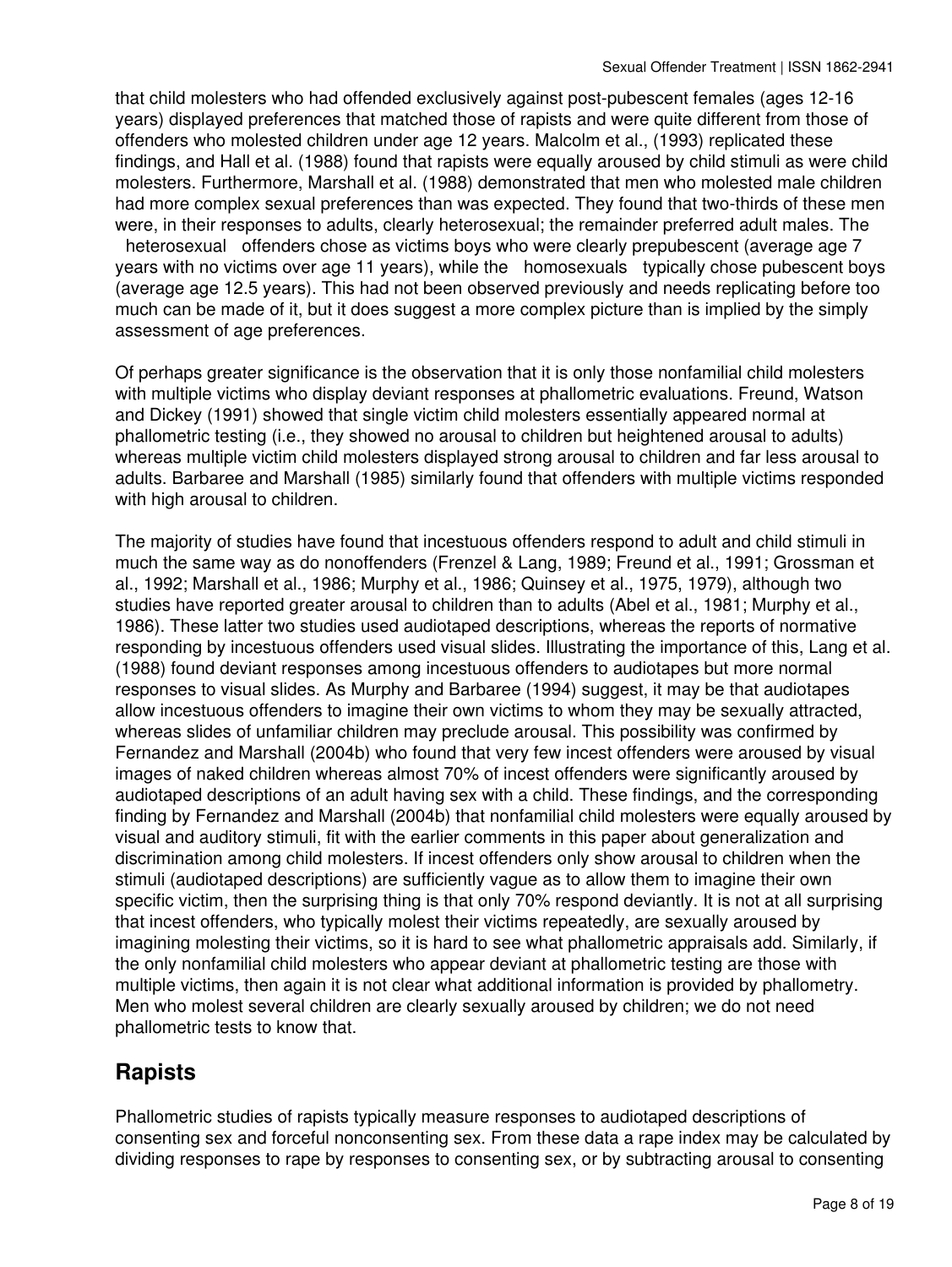sex from arousal to rape.

A series of early studies examining small samples of subjects consistently found that rapists differed from nonrapists in their erectile responses to these stimuli (Abel, Barlow, Blanchard & Guild, 1977; Abel, Blanchard, Becker & Djenderedjian, 1978; Barbaree et al., 1979; Quinsey & Chaplin, 1982, 1984; Quinsey, Chaplin & Upfold, 1984; Quinsey, Chaplin & Varney, 1981). However, even within this group of studies there were inconsistent findings. For example, Quinsey et al. (1984) found greater arousal to rape than to consenting sex among rapists; Abel et al. (1977, 1978) reported that rapists were equally aroused by rape and consenting sex; and Barbaree et al. (1979) found rapists to be less aroused to rape than to consenting sex, but their responses to rape were, nevertheless, greater than the responses of nonoffenders. These are, indeed, confusing results.

At least three subsequent studies (Earls & Proulx, 1986; Freund, Scher, Racansky, Campbell & Heasman, 1986; Rice, Chaplin, Harris & Coutts, 1994) have reported data consistent with the findings of Quinsey et al. (1984). However, examination of the graphs presented by Rice et al. (1994) reveals that the responses of rapists to the forced sex stimuli were very nearly identical to the responses shown by the nonoffenders; the responses of the rapists to consenting sex, on the other hand, were substantially lower than those displayed by controls. This suggests that the rapists in Rice et al. s study were, in fact, inhibited by both the absence of force and by the consenting nature of the female. Barbaree (1990) reported the detailed analysis of a sadistic rapist s responding that matched that of Rice et al. s rapist group, suggesting that Rice et al. may have been examining a group of sadistic rapists. This is a point we (Blader & Marshall 1989; Marshall & Eccles, 1991) have repeatedly made about the studies by Rice, Harris, Quinsey and their colleagues.

We (Blader & Marshall, 1989; Marshall & Eccles, 1991) have suggested that sadistic rapists should be expected to show a preference for forced sex, particularly where violence is involved in the depiction. Nonsadistic rapists, we suggested, might not display sexual arousal to rape and several studies with large numbers of subjects have, in fact, failed to discern differences between rapists and nonrapists (Baxter, Barbaree & Marshall, 1986; Baxter et al., 1984; Hall, 1989; Hall et al., 1988; Langevin, Paitich & Russon, 1985; Murphy, Krisak, Stalgaitis & Anderson, 1984; Wormith, Bradford, Pawlak, Borzecki & Zoher, 1988). As a result, we proposed that differences in the proportion of sadists across studies accounted for the observed inconsistent results with rapists.

Lalumière and Quinsey (1993, 1994) have countered our claim. Their meta-analysis (Lalumière & Quinsey, 1994), in particular, convinced them that the differences in reported findings were the result of stimulus differences and not sample differences. Support for this perspective is derived from two studies that manipulated stimulus content. Harris et al., (1992) found that the best discrimination between rapists and controls was obtained when the rape stimuli were made particularly brutal, and Proulx, McKibben and Coté (1994) reported that rapists differed from nonrapists only when the rape stimuli contained significant elements of humiliation. However, the subjects both in these studies, and the majority of subjects in Lalumière and Quinsey s meta-analysis, appear to have involved a disproportionate number of sadists. When we (Eccles, Marshall & Barbaree, 1994) manipulated both brutal features and humiliation in our stimuli, we observed no differences between rapists held in a Canadian penitentiary (very few of whom were sadists) and nonrapists. Even when we employed the same stimuli previously used by Quinsey and his colleagues, we were unable to discern differences between our rapists and controls. The issue, then, is not as simple as Lalumière and Quinsey would have us believe. Furthermore, the conclusions of Lalumière and Quinsey s (1994) meta-analysis is contradicted by a similar meta-analysis performed by Hall, Shondrick and Hirschman (1993) who concluded that the bulk of the research had failed to satisfactorily demonstrate differences between rapists and nonrapists.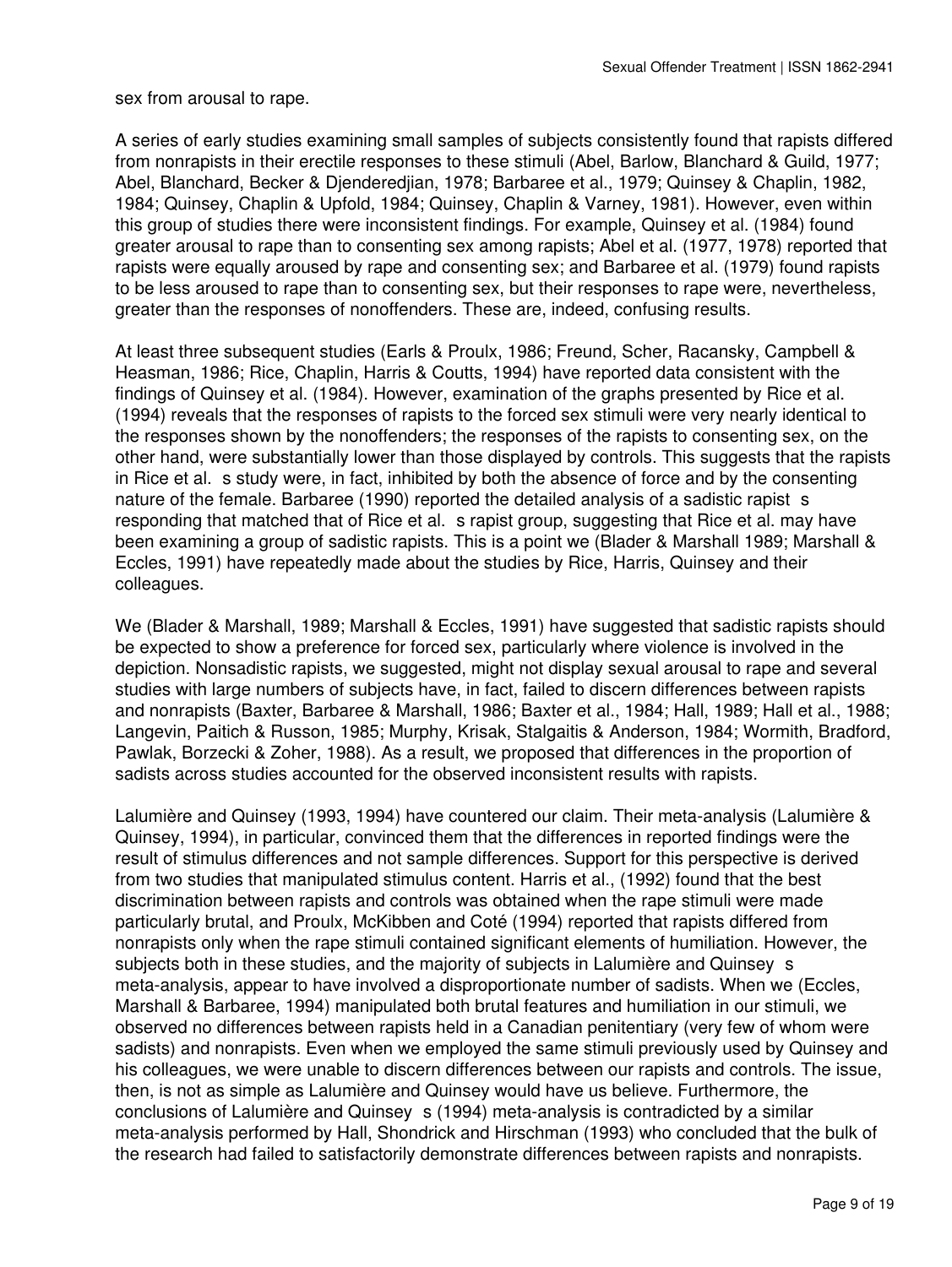Finally, Thornton (1998) showed that only those rapists determined by actuarial indices to be at high risk to reoffend, displayed deviant responses. He found that low and moderate risk rapists showed a preference for normative sex at phallometric assessment. If only sadistic rapists, and those rapists at high risk to reoffend, display deviant arousal at phallometric evaluations, then it is hard to see what contribution to our understanding is made by the evaluations. We know in advance of phallometric testing, that sadistic and high risk rapists have extensive problems so it would seem that phallometrics adds nothing to what we already know.

The fact is there really are not enough studies available from a sufficiently broad range of settings using similar stimulus content to satisfactorily address this issue. So long as studies employ quite different stimuli, small subject samples, and do not describe in sufficient detail the characteristics of their subjects, we will not be in a position to define unequivocally the sexual preferences of rapists.

#### **Exhibitionists**

There have been several attempts to develop phallometric assessments specific to exhibitionists. However, these attempts have been quite limited and not always obviously appropriate. More to the point, the resultant data appear unconvincing.

Kolarsky, Madlafousek, and Novotna (1978), in the first reported study of the sexual preferences of exhibitionists, presented them and matched comparison subjects with movie clips of the same female in various seductive and nonseductive poses. The erectile responses revealed no differences between the two groups, but perhaps this is not surprising since there were apparently no instructions to imagine exposing to the women nor were any of the images suggestive of exposing. In a follow-up study (Kolarsky & Madlafousek, 1983), exhibitionists displayed greater arousal than normals to a film showing a fully dressed woman engaged in household tasks. It is not clear why these researchers thought exhibitionists would respond to these scenes since the scenes more closely match the sort of circumstances appropriate to voyeurs rather than exhibitionists. Kolarsky and Madlafousek (1983) also found that normal males were significantly aroused by a film showing a naked woman pointing at her genitals, but this arousal occurred only after these men had seen a prior scene of the same woman fully dressed and displaying erotic behavior. Exhibitionists, on the other hand, were aroused by the naked woman pointing at her genitals in the absence of any prior scene. Exactly what these results mean and why they should differentiate exhibitionists from normal males is not at all obvious. There has been no attempt by any independent group to replicate these findings.

Langevin et al. (1979) compared the erectile responses of 10 exhibitionists and 10 nonoffender subjects to audiotaped descriptions of various acts of exposing and intercourse; they found no group differences. Similarly, in a series of studies, Freund and his colleagues (Freund & Blanchard, 1986; Freund, Scher, & Hucker, 1983, 1984) found no differences in the erectile responses of exhibitionists and nonoffenders to scenes of exposing. Murphy, Abel, and Becker (1980) found essentially the same thing. The approximate average peak response by the 16 exhibitionists in Murphy et al. s report was 35% full erection to exposing and 55% full erection to the nondeviant stimuli, revealing a clear preference for consenting intercourse among these men.

Maletzky (1980) is the only researcher to date to report clear evidence of deviant arousal among exhibitionists. He described two studies where exhibitionists ( $N = 20$  and  $N = 30$ ) produced full erections (apparently all of them did since the group means in both studies were 100% full erection) to scenes of exposing. These are quite surprisingly strong responses considering what is usually found in laboratory studies of mens erectile preferences. In fact, this is the only study in the literature examining any group of subjects to report full erections in all subjects in response to any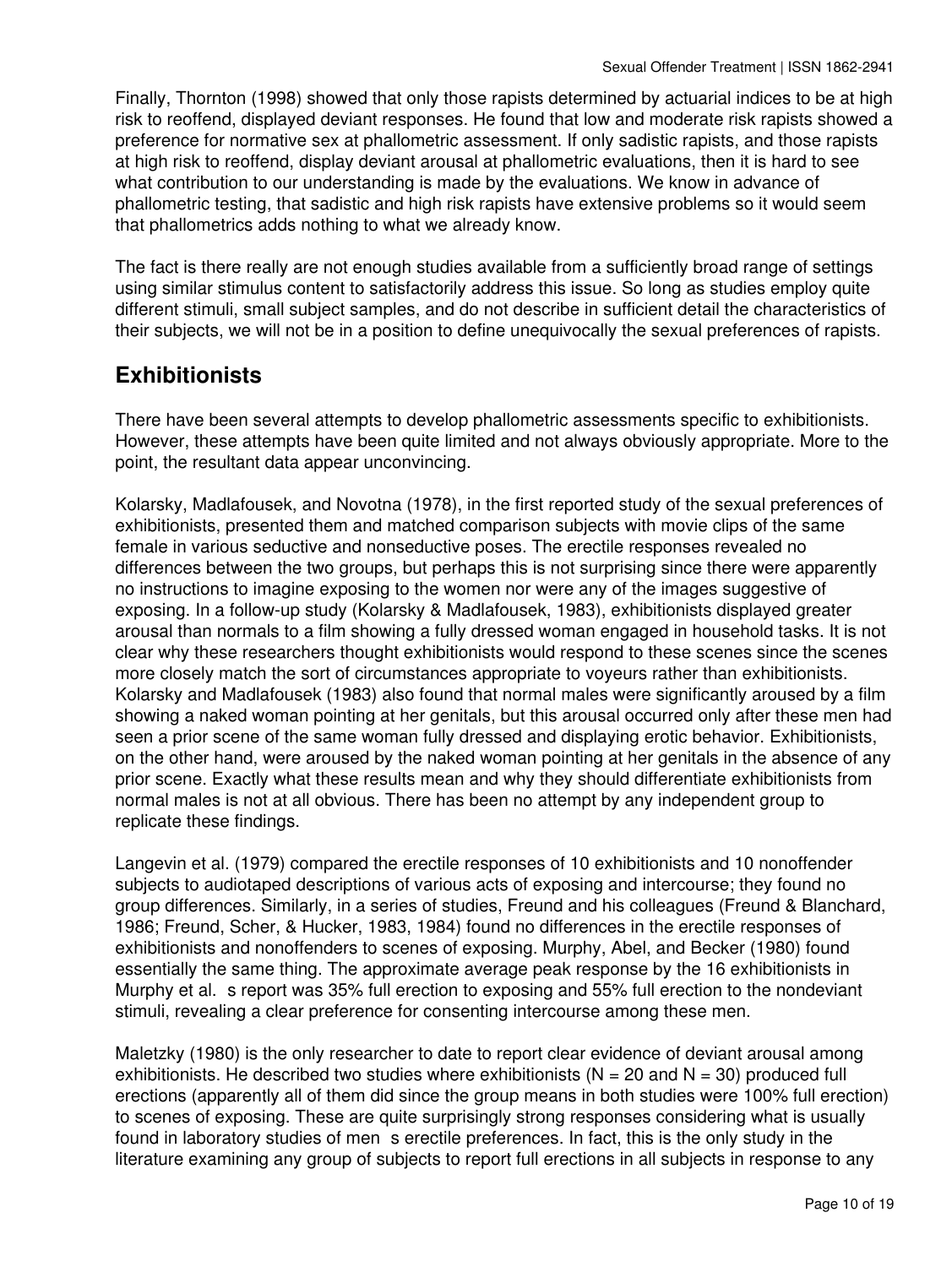stimulus. Unfortunately, Maletzky did not compare the erectile response of his exhibitionists to their responses to other nondeviant stimuli or to the patterns of response among nonexhibitionist subjects.

In an attempt to design more relevant stimuli, Fedora, Reddon, and Yeudall (1986) generated scenes of women who were fully clothed and who appeared in various public places where exhibitionists might offend. Again, however, we are not told what instructions, if any, were given to the subjects. There is no reason at all to presume that the exhibitionists would automatically recognize the scenes as prompting exposure, but it seems certain that this would not occur to any of the nonexhibitionist subjects. Exhibitionists in Fedora et al. s study showed greater arousal to these scenes than did normal subjects but their responses were lower to the exposing images than they were to images of naked females (either alone or engaged in sex acts). If relative arousal reveals preferences, then these exhibitionists did not display deviant responding. Indeed they were most aroused by consenting sex involving adults.

Marshall, Payne, Barbaree, and Eccles (1991) also attempted to produce ecologically relevant scenes in an attempt to maximize the possibility of revealing deviant preferences among exhibitionists. Their audiotapes described either exposing or mutually consenting sexual intercourse occurring in three different places: the man s apartment, his car, or a secluded park. These locations represented the typical places where the offenders in the study had exposed and they were also places where intercourse might take place. The 44 exhibitionists in Marshall et al. s study displayed less arousal to the consenting sex scenes and greater arousal to exhibiting than did the 20 community subjects. However, the mean response of the offenders to exposing was 19.2% full erection whereas their average arousal to consenting sex was 42.5%; obviously as a group these exhibitionists did not display a deviant profile even though they showed greater arousal to all stimuli that did normals; both groups displayed profiles that indicated prosocial sexual interests.

Calculating an exhibitionist deviant quotient (EDQ) by dividing arousal to exposing by arousal to intercourse, Marshall et al. (1991) were able to identify only 13.6% of the exhibitionists as deviantly aroused using a conservative criterion of  $EDQ = 0.8$  or higher. Using 10 or more victims as an index, Marshall et al. identified 24 of their exhibitionists as having a chronic history, and yet only 8 of these men met the criterion of displaying deviant arousal. Thus, 16 exhibitionists with an average of 26.9 victims each displayed no preference for exposing but were significantly aroused by consenting heterosexual intercourse. When Marshall et al. asked their exhibitionists what their sexual fantasies involved, they all reported imagining their exposure victims requesting, and then engaging in, intercourse with them. For these men, apparently, exposing is driven by the unlikely possibility that their victims will initiate intercourse with them rather than by a preference for the exposing behavior.

This review of the data on phallometric assessments of exhibitionists reveals little support for the idea that these assessment procedures produce meaningful evidence on these offenders. Except for a very small number of the most persistent exhibitionists, most of these offenders appear normal at phallometric evaluations.

### **Prediction of Reoffending**

If phallometric responses describe critical features of sexual offenders, then they should bear some relationship to the subsequent incidence of reoffending. Quinsey, Chaplin and Carrigan (1980) were the first to report the relationship between phallometrically determined sexual preferences and later recidivism. They found a small but significant relationship between post-treatment deviant arousal and recidivism (measured over a 29-month follow-up) among 30 child molesters. Subsequently,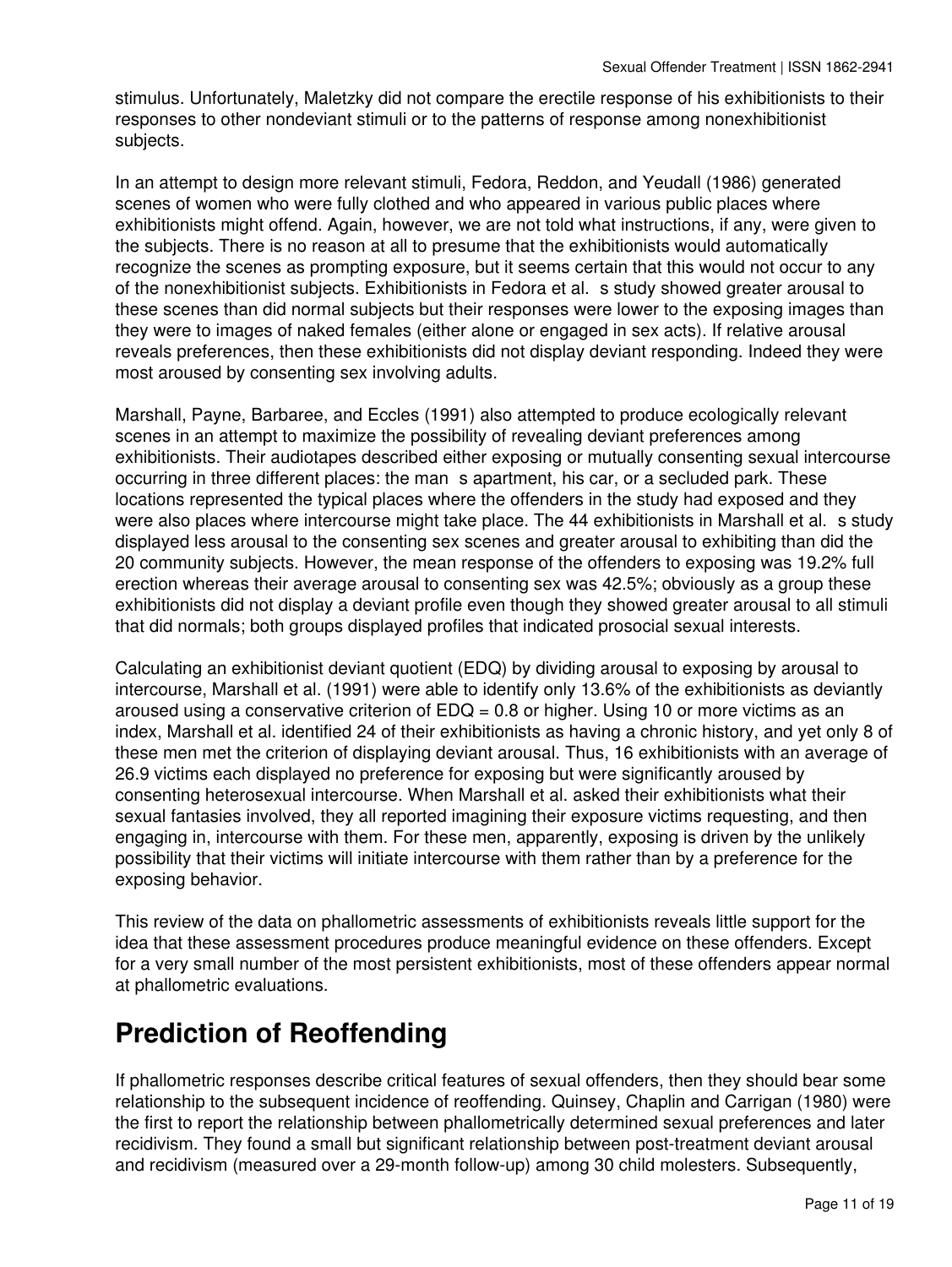Rice, Quinsey and Harris (1991) found that both pre-treatment and post-treatment deviant indices (a proportional index of deviant to appropriate arousal) were trivially related to long-term treatment outcome ( $r = -16$  and  $r = -06$  respectively, i.e., at most 2.6% of the variance in recidivism). Barbaree and Marshall (1988), however, found a somewhat stronger relationship between an index of deviant arousal (a ratio of responses to children versus adults) and recidivism ( $r = .38$ ) among 35 untreated child molesters. The comprehensive prediction instrument described by Quinsey, Rice and Harris (1995) includes indices of deviant arousal which again, on their own, are weakly related to recidivism  $(r = -.21)$ . However, in combination with 12 other features of the offenders the deviant indices contribute to a powerful prediction of reoffending.

Hanson and Bussière (1998) conducted a meta-analysis of 61 studies reporting sexual offender recidivism. A pedophile index derived from phallometric evaluation (i.e., responses to children divided by responses to adults) was the most powerful predictor of recidivism  $(r = .32)$ . Interestingly, a similarly derived rape index proved to be inadequate in predicting reoffending (r = .05) despite the fact that the total sample included both rapists and child molesters.

It would seem from the bulk of the data presently available that phallometric measures, particularly of sexual interests in children, appear to have promise as somewhat weak predictors of reoffending, although it is also clear that these indices function best as part of a more comprehensive prediction package (Hanson, 1997; Quinsey, et al., 1995).

## **Implications**

#### **Research**

The most obvious implication of the above review is that descriptions of the various aspects of phallometric studies need to be made clear. We need to know the relevant details of the research subjects and how they were selected, the precise nature of the stimuli presented, and the procedures for monitoring and representing arousal. We also need to know what attempts were made to control for faking.

The lack of standardization of phallometric procedures remains, however, the single most glaring inadequacy in the research literature. Without a standardized procedure, standardized instructions, standardized stimuli, and evidence on the value of the standardized protocol, phallometric assessments will remain vulnerable to challenges, and will fail to provide a basis for comparing results across studies. A cross-centres standardization project is needed before phallometric evaluations can be considered fully legitimate. It is difficult to know what to say about the diverse and frequently contradictory nature of the findings when procedures differ so greatly across studies. Unless some agreement on standardization is reached, the responses of offenders may be idiosyncratically influenced in unknown ways by the procedures peculiar to each setting.

There is no doubt that the issue of the reliability of phallometric testing requires far more extensive examination, than has previously been devoted to this issue. As for criterion validity, we need to develop strategies to reduce heterogeneity. Knight and Prentky s (1990) classification scheme may serve as one approach, but most particularly we need more thorough evaluations of the differences between sadists and nonsadists, and perhaps high and low risk offenders.

This set of issues for future research does not, of course, exhaust the list of potential influences on phallometric data, but they do appear to represent the most pressing problems.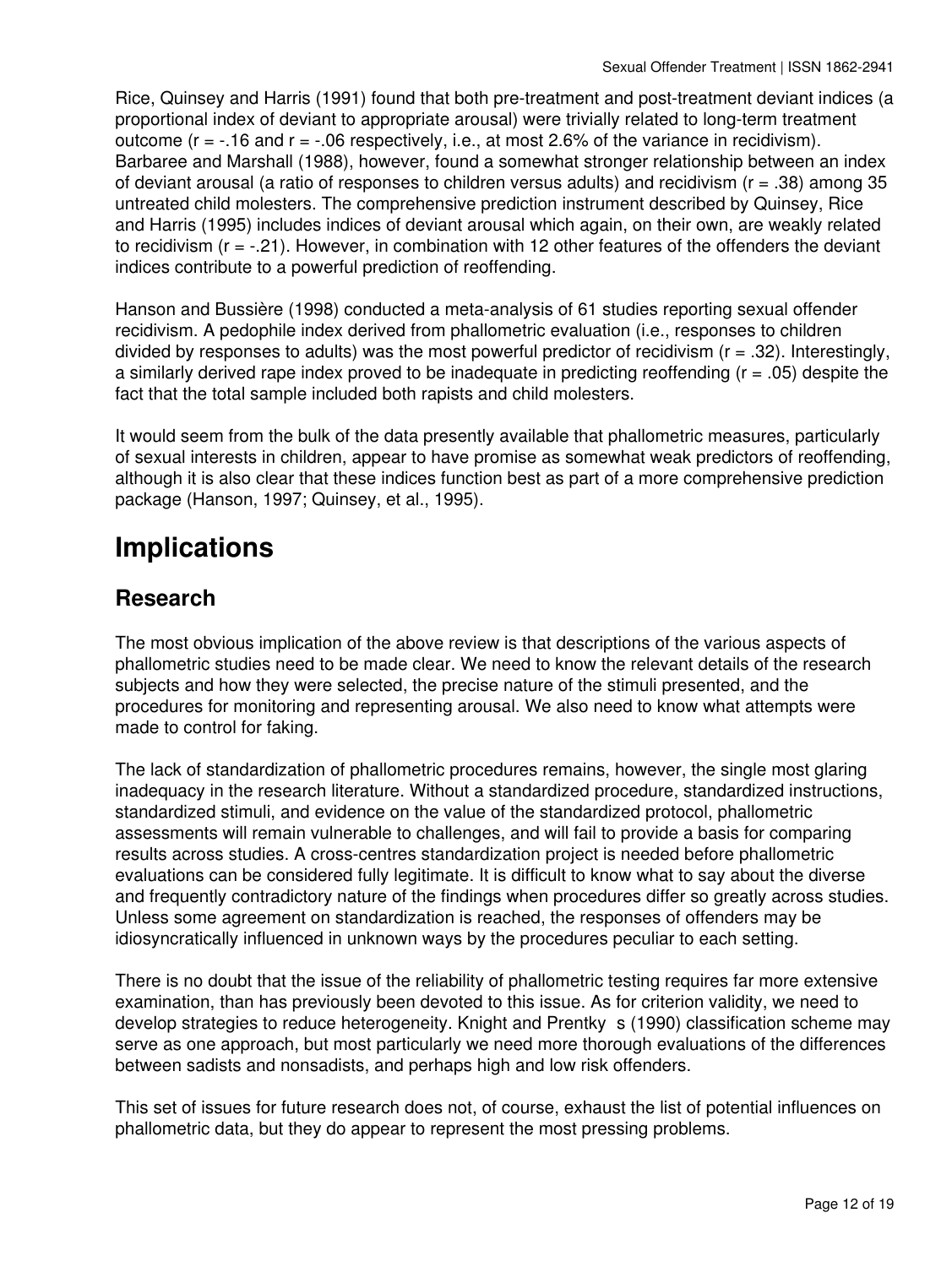#### **Practice**

The present review indicates that those clinicians who rely on phallomtrics must offer compelling arguments for doing so. The evidence on the reliability and validity of phallometrics presently available in the literature, certainly offers little support for its use. Clinicians must, at the very least, provide clear evidence that their particular phallometric procedures are reliable and do validly discriminate offenders from nonoffenders. The value of phallometric assessments in the clinical evaluation of sexual offenders has not, on the basis of the present review, received the kind of support necessary to justify such use. Indeed, some may find justification in the present review for abandoning the use of phallometric assessments altogether.

When phallometric testing is used to evaluate sexual offenders we need to be clear about what these data tell us. It has no place in contributing to decisions about guilt or innocence (Marshall & Fernandez, 2000a) since some nonoffending males find forced sex or sex with children to be attractive (Finkelhor, 1979; Malamuth, 1986) and many sexual offenders respond normally at phallometric assessment (Marshall & Fernandez, 2000b). If deviant responses are evident at phallometric assessment, then treatment needs may have been identified, but it is likely that this would already be known on the basis of the client s offence history. In fact, even if a sexual offender displays deviant responses at testing these responses may not need to be targets in treatment (see Marshall & Fernandez [2003b] for a full discussion of this issue). If, however, a client displays either normative responses, or fails to show interpretable levels of arousal, then the phallometric evaluations have not advanced our understanding of the client s needs or problems. He may still have deviant interests, but has successfully hidden them, or his offending may not be driven by deviant sexual interests. Other assessment procedures will always be needed, whatever the results of phallometric assessments (McGovern, 1991).

## **Conclusions**

The goal of this review was to examine the available evidence on phallometric testing and to make recommendations on the basis of the review, about the use of such testing procedures. The evidence, in my opinion, does not justify the routine use of phallometry in the clinical evaluation of sexual offenders. Indeed, at present the evidence does not justify any use of phallometry unless the clinician can provide data showing that his/her specific evaluation procedure is reliable and valid. Even the use of phallometry to explore theoretical issues seems unjustified given the failure in the present review to find support for the psychometric bases of phallometry. Indeed, the findings of such research may be misleading and would certainly require several independent replications before confidence could be placed in the results. At present it is difficult to recommend any use of phallometry; researchers and clinicians are encouraged to seek alternative evaluation procedures.

### **References**

- 1. Abel, G.G., Barlow, D.H., Blanchard, E.B., & Guild, D. (1977). The components of rapists sexual arousal. Archives of General Psychiatry, 34, 895-903.
- 2. Abel, G.G., Barlow, D.H., Blanchard, E.B., & Mavissakalian, M. (1975). Measurement of sexual arousal in male homosexuals: The effect of instructions and stimulus modality. Archives of Sexual Behavior, 4, 623-629.
- 3. Abel, G.G., & Becker, J.V. (1985). Sexual Interest Cardsort. Atlanta: Behavioral Medicine Laboratory, Emory University.
- 4. Abel, G.G., Becker, J.V., Card, R.D., Cunningham-Rathner, J., Farrall, W.R., Jensen, S.H., Laws, D.R., Murphy, W.D., Osborne, C.A., Quinsey, V.L., & Wormith, J.S. (1989, May). The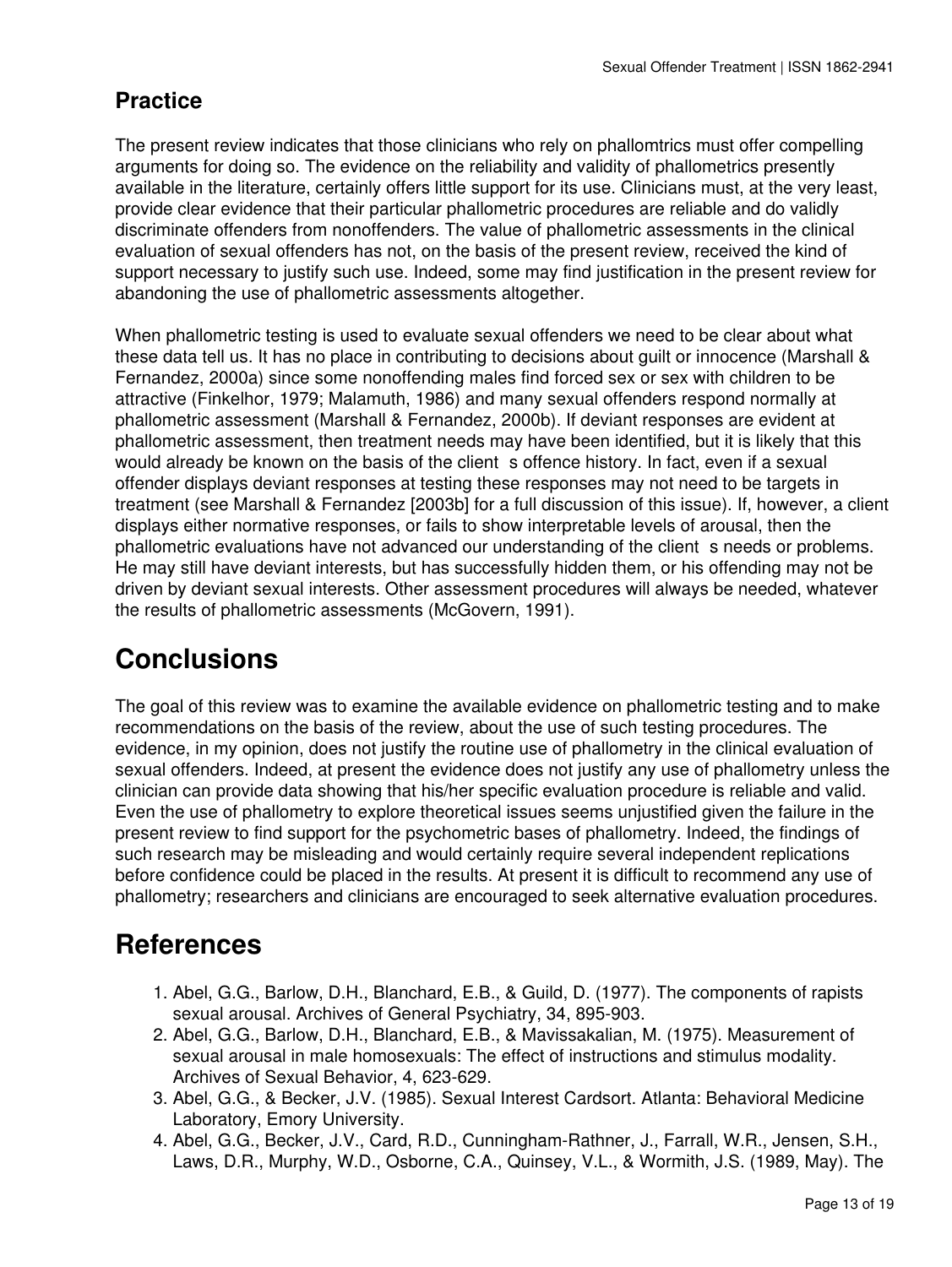stimulus standardization study of the Multisite Assessment Group. Paper presented at the First International Conference on the Treatment of Sex Offenders, Minneapolis.

- 5. Abel, G.G., Becker, J.V., Murphy, W.D., & Flanagan, B. (1981). Identifying dangerous child molesters. In J.R. Stuart (Ed). Violent behavior: Social learning approaches to prediction, management and treatment. (pp. 116-137). New York: Brunner/Mazel.
- 6. Abel, G.G., & Blanchard, E.B. (1974). The role of fantasy in the treatment of sexual deviation. Archives of General Psychiatry, 30, 467-475.
- 7. Abel, G.G., & Blanchard, E.B. (1976). The measurement and generation of sexual arousal in male sexual deviates. In M. Hersen, R. Eisler & P.M. Miller (Eds). Progress in behavior modification. (Vol. 11, pp. 99-136). New York: Academic Press.
- 8. Abel, G.G., Blanchard, E.B., Becker, J.V., & Djenderedjian, A. (1978). Differentiating sexual aggressives with penile measures. Criminal Justice and Behavior, 5, 315-322.
- 9. Avery-Clark, C., & Laws, D.R. (1984). Differential erection response patterns of sexual child abusers to stimuli describing activities with children. Behavior Therapy, 15, 71 - 83.
- 10. Bancroft, J., Jones, H.C., & Pullan, B.P. (1966). A simple transducer for measuring penile erections with comments on its use in the treatment of sexual disorders. Behaviour Research and Therapy, 4, 239-241.
- 11. Barbaree, H.E. (1990). Stimulus control of sexual arousal. W.L. Marshall, D.R. Laws & H.E. Barbaree (Eds.), Handbook of sexual assault: Issues, theories, and treatment of the offender (pp. 115 - 142). New York: Plenum Press.
- 12. Barbaree, H.E., Baxter, D.J., & Marshall, W.L. (1989). The reliability of the rape index in a sample of rapists and nonrapists. Violence and Victims, 4, 299-306.
- 13. Barbaree, H.E., & Marshall, W.L. (1988). Deviant sexual arousal, demographic and offense history variables as predictors of reoffense among child molesters and incest offenders. Behavioral Sciences & the Law, 6, 267-280.
- 14. Barbaree, H.E., Marshall, W.L., & Lanthier, R.D. (1979). Deviant sexual arousal in rapists. Behaviour Research and Therapy, 8, 229-239.
- 15. Barbaree, H.E., Marshall, W.L., Yates, E., & Lightfoot, L.O. (1983). Alcohol intoxication and deviant sexual arousal in male social drinkers. Behaviour Research and Therapy, 21, 365-373.
- 16. Barbaree, H.E., & Mewhort, D.J.K. (1994). The effects of z-score transformation on measures of relative erectile response strength: A re-appraisal. Behaviour Research and Therapy, 32, 547-558.
- 17. Barbaree, H.E., & Peacock, E.J. (1995). Phallometric assessment of sexual preferences as an investigate tool in cases of alleged child abuse. In T. Ney (Ed.), Allegations of child sexual abuse: Assessment and case management (pp. 242-259). New York: Brunner/Mazel.
- 18. Barker, J.G., & Howell, R.J. (1992). The plethysmograph: A review of recent literature. Bulletin of the American Academy of Psychiatry and the Law, 20, 13-27.
- 19. Barlow, D.H., Becker, R., Leitenberg, H., & Agras, W.S. (1970). A mechanical strain gauge for recording penile circumference change. Journal of Applied Behavior Analysis, 3, 73-76.
- 20. Baxter, D.J. Barbaree, H.E., & Marshall, W.L. (1986). Sexual responses to consenting and forced sex in a large sample of rapists and nonrapists. Behaviour Research and Therapy, 24, 513-520.
- 21. Baxter, D.J., Marshall, W.L., Barbaree, H.E., Davidson, P.R., & Malcolm, P.B. (1984). Deviant sexual behavior: Differentiating sex offenders by criminal and personal history, psychometric measures, and sexual responses. Criminal Justice and Behavior, 11, 477-501.
- 22. Blader, J.C. & Marshall, W.L. (1989). Is assessment of sexual arousal in rapists worthwhile? A critique of current methods and the development of a response compatibility approach. Clinical Psychology Review, 9, 569-587.
- 23. Briddell, D.W., Rimm, D.C., Caddy, G.R., Krawitz, G., Sholis, D., & Wunderlin, R.J. (1978). Effects of alcohol and cognitive set on sexual arousal to deviant stimuli. Journal of Abnormal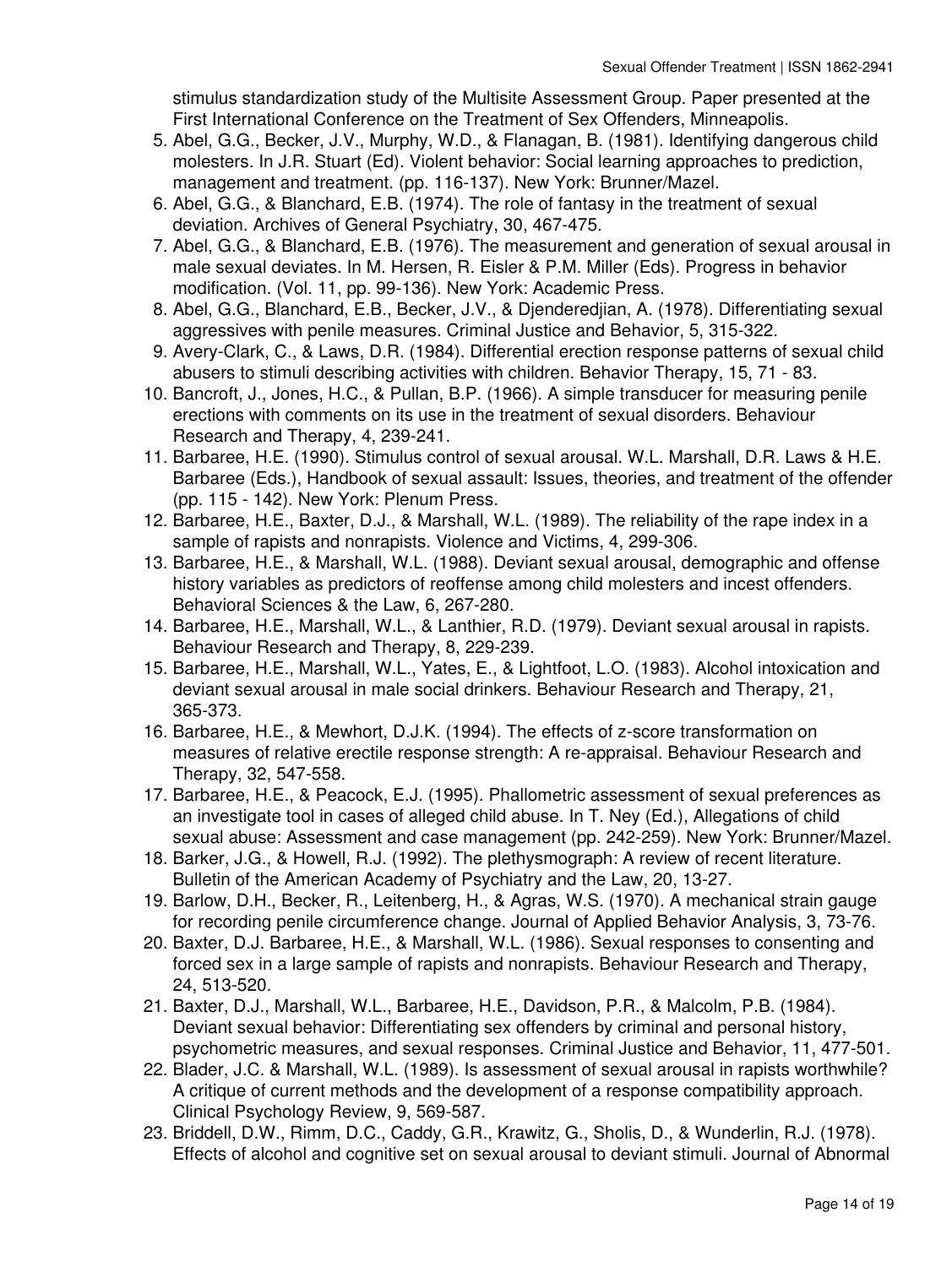Psychology, 87, 418-430.

- 24. Davidson, P.R., & Malcolm, P.B. (1985). The reliability of the Rape Index: A rapist sample. Behavioral Assessment, 7, 283-292.
- 25. Day, D., Miner, M., Sturgeon, V., & Murphy, J. (1989). Assessment of sexual arousal by means of physiological and self-report measures. In D.R. Laws (Ed.), Relapse prevention with sex offenders (pp. 115-123). New York: Guilford Publications.
- 26. Dougher, M.J. (1995). Clinical assessment of sex offenders. In B.K. Schwartz & H.R. Cellini (Eds.). The sex offender: Corrections, treatment and legal practice (pp. 11.1-11.13). Kingston, NJ: Civic Research Institute.
- 27. Earls, C.M., & Marshall, W.L. (1982). The simultaneous and independent measurement of penile circumference and length. Behavior Research Methods and Instrumentation, 14, 447-450.
- 28. Earls, C.M. & Marshall, W.L. (1983). The current state of technology in the laboratory assessment of sexual arousal patterns. In J.G. Greer & I.R. Stuart (Eds), Sexual aggression: Current perspectives on treatment (pp 336-362). New York: Van Nostrand Reinhold.
- Earls, C.M., & Proulx, J. (1986). The differentiation of francophone rapists and nonrapists 29. using penile circumferential measures. Criminal Justice and Behavior, 13, 419-429.
- 30. Earls, C.M., Quinsey, V.L. & Castonguay, L.G. (1987). A comparison of three methods of scoring penile circumference changes. Archives of Sexual Behavior, 16, 493-500.
- 31. Eccles, A., Marshall, W.L., & Barbaree, H.E. (1988). The vulnerability of erectile measures to repeated assessment. Behaviour Research and Therapy, 26, 179-183.
- Eccles, A., Marshall, W.L., & Barbaree, H.E. (1994). Differentiating rapists and nonoffenders 32. using the Rape Index. Behaviour Research and Therapy, 32, 539-546.
- 33. Fernandez, Y.M., & Marshall, W.L. (20004a). Reliability of phallometric assessments. Submitted for publication.
- Fernandez, Y.M., & Marshall, W.L. (2004b). Phallometric responses of familial and 34. nonfamilial child molesters. Submitted for publication.
- 35. Finkelhor, D. (1979). Sexually victimized children. New York: Free Press.
- 36. Frenzel, R.R., & Lang, R.A. (1989). Identifying sexual preferences in intrafamilial and extrafamilial child sexual abusers. Annals of Sex Research, 2, 255-275.
- 37. Freund, K. (1957). Diagnostika homosexuality u muszu. Ceskoslovak Medicine, 53, 382-393.
- 38. Freund, K. (1965). Diagnosing heterosexual pedophilia by means of a test for sexual interest. Behaviour Research and Therapy, 3, 229-234.
- 39. Freund, K. (1967a). Diagnosing homo- and hetero-sexuality and erotic age-preference by means of a psychophysiological test. Behaviour Research and Therapy, 5, 209-228.
- Freund, K. (1967b). Erotic preference in pedophilia. Behaviour Research and Therapy, 5, 40. 339-348.
- Freund, K. (1991). Reflections on the development of the phallometric method of assessing 41. sexual preferences. Annals of Sex Research, 4, 221-228.
- 42. Freund, K., & Blanchard, R. (1986). The concept of courtship disorder. Journal of Sex and Marital Therapy, 12, 79-92.
- 43. Freund, K., & Blanchard, R. (1989). Phallometric diagnosis of pedophilia. Journal of Consulting and Clinical Psychology, 57, 1-6.
- 44. Freund, K., Chan, S., & Coulthard, R. (1979). Phallometric diagnoses with nonadmitters. Behaviour Research and Therapy, 17, 451-457.
- 45. Freund, K., Langevin, R., & Barlow, D.H. (1974). Comparison of two penile measures of erotic arousal. Behaviour Research and Therapy, 17, 451-457.
- 46. Freund, K., Scher, H., Chan, S., & Ben Aron, M. (1982). Experimental analysis of pedophilia. Behaviour Research and Therapy, 20, 105-112.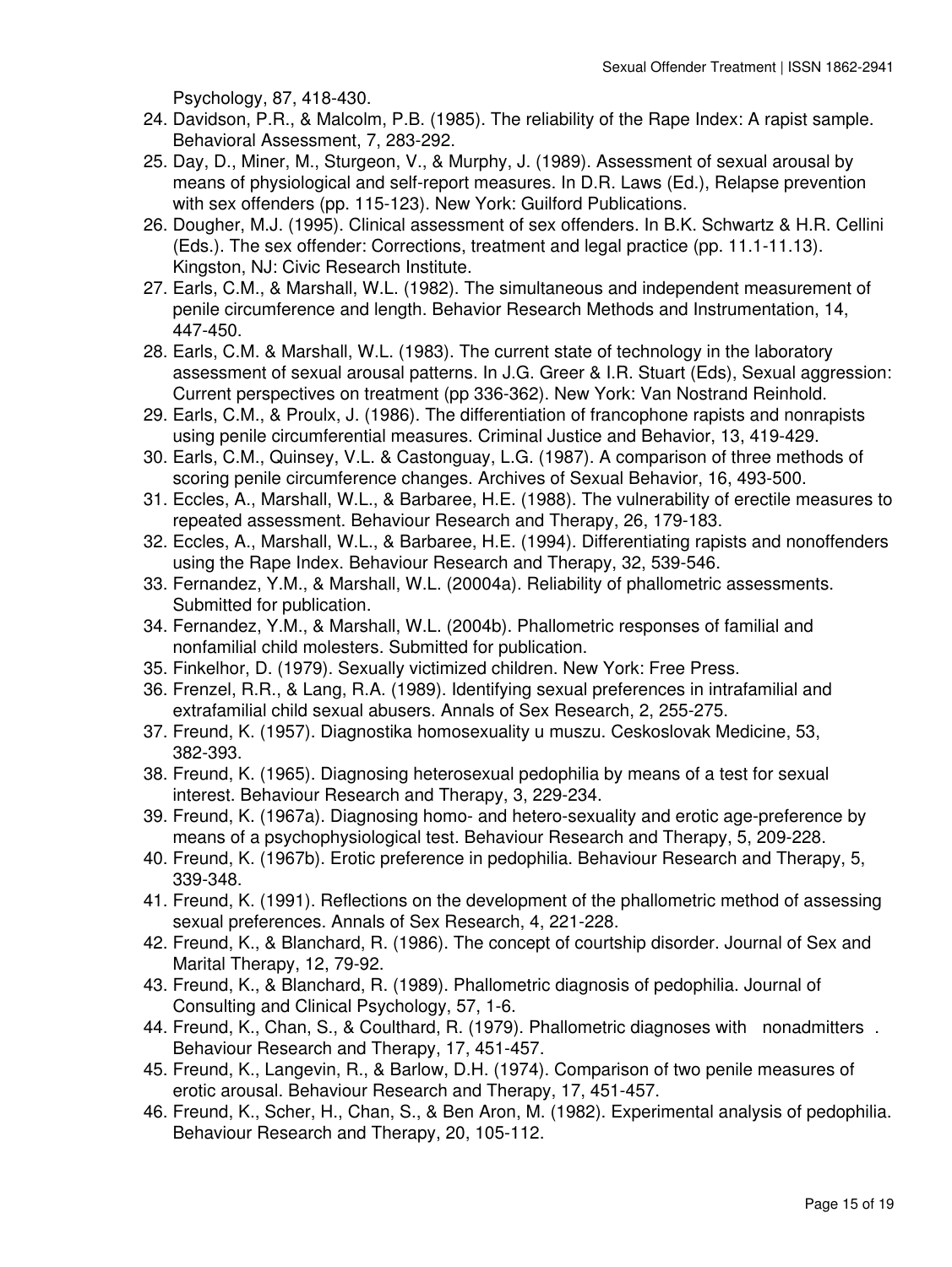- 47. Freund, K., Scher, H., Racansky, I.G., Campbell, K., & Heasman, G. (1986). Males disposed to commit rape. Archives of Sexual Behavior, 15, 23-35.
- Freund, K., Watson, R.J., & Dickey, R. (1991). Sex offenses against female children 48. perpetrated by men who are not pedophiles. Journal of Sex Research, 28, 409-423.
- 49. Grossman, L.S., Cavanaugh, J.L., & Haywood, T.W. (1992). Deviant sexual responsiveness on penile plethysmography using visual stimuli: Alleged child molesters vs. normal control subjects. Journal of Nervous and Mental Disease, 180, 207-208.
- 50. Hall, G.C.N. (1989). Sexual arousal and arousability in a sexual offender population. Journal of Abnormal Psychology, 98, 145-149.
- 51. Hall, G.C.N., Proctor, W.C., & Nelson, G.M. (1988). Validity of physiological measures of pedophilic sexual arousal in a sexual offender population. Journal of Consulting and Clinical Psychology, 56, 118-122.
- 52. Hall, G.C.N., Shondrick, D.D., & Hirschman, R. (1993). The role of sexual arousal in sexually aggressive behavior: A meta-analysis. Journal of Consulting and Clinical Psychology, 61, 1091-1095.
- 53. Hanson, R.K. (1997, June). Sex offender risk assessment. Paper presented at the Ontario Regional Penitentiaries Conference on Sexual Offender Assessment and Treatment, Kingston, Ontario, Canada.
- 54. Hanson, R.K., & Bussière, M.T. (1998). Predicting relapse: A meta-analysis of sexual offender recidivism studies. Journal of Consulting and Clinical Psychology, 66, 348-362.
- 55. Harris, G.T., Rice, M.E., Quinsey, V.L., Chaplin, T.C., & Earls, C.M. (1992). Maximizing the discriminant validity of phallometric assessment data. Psychological Assessment: A Journal of Consulting and Clinical Psychology, 4, 502-511.
- 56. Haugaard, J.J., & Reppucci, N.D. (1988). The sexual abuse of children. San Francisco: Jossey-Bass Publishers.
- 57. Henson, D.E., & Rubin, H.B. (1971). Voluntary control of eroticism. Journal of Applied Behavior Analysis, 4, 38-44.
- 58. Howes, R.J. (1995). A survey of plethysmographic assessment in North America. Sexual Abuse: A Journal of Research and Treatment, 7, 9-24.
- 59. Kline, P. (1993). The handbook of psychological testing. New York: Routledge.
- 60. Knight, R.A., & Prentky, R.A. (1990) Classifying sexual offenders: The development and corroboration of taxonomic models. In W.L.Marshall, D.R.Laws & H.E.Barbaree (Eds.) Handbook of sexual assault: Issues, theories, and treatment of the offender. (pp 23-52) New York: Plenum Press
- 61. Knopp, F.H. (1984). Retraining adult sex offenders: Methods and models. Syracuse, NY: Safer Society.
- 62. Lalumière, M.L., & Quinsey, V.L. (1993). The sensitivity of phallometric measures with rapists. Annals of Sex Research, 6, 123-138.
- 63. Lalumière, M.L., & Quinsey, V.L. (1994). The discriminability of rapists from non-sex offenders using phallometric measures: A meta-analysis. Criminal Justice and Behavior, 21, 150-175.
- 64. Lang, R.A., Black, E.L., Frenzel, R.R., & Checkley, K.L. (1988). Aggression and erotic attraction toward children in incestuous and pedophilic men. Annals of Sex Research, 1, 417-441.
- 65. Langevin, R. (1988). Defensiveness in sex offenders. In R. Rogers (Ed.), Clinical assessment of malingering and deception (pp. 269-290). New York: Guilford Press.
- 66. Langevin, R., Handy, L., Paitich, D., & Russon, A. (1985). A new version of the Clarke Sex History Questionnaire for Males. In R. Langevin (Ed.), Erotic preference, gender identity, and aggression in men: New research studies (pp. 287-305). Hillsdale, NJ: Lawrence Erlbaum.
- 67. Langevin, R., Paitich, D., Ramsey, G., Anderson, C., Kamrad, J., Pope, S., Geller, G., Pearl, L., & Newman, S. (1979) Experimental studies of the etiology of genital exhibitionism.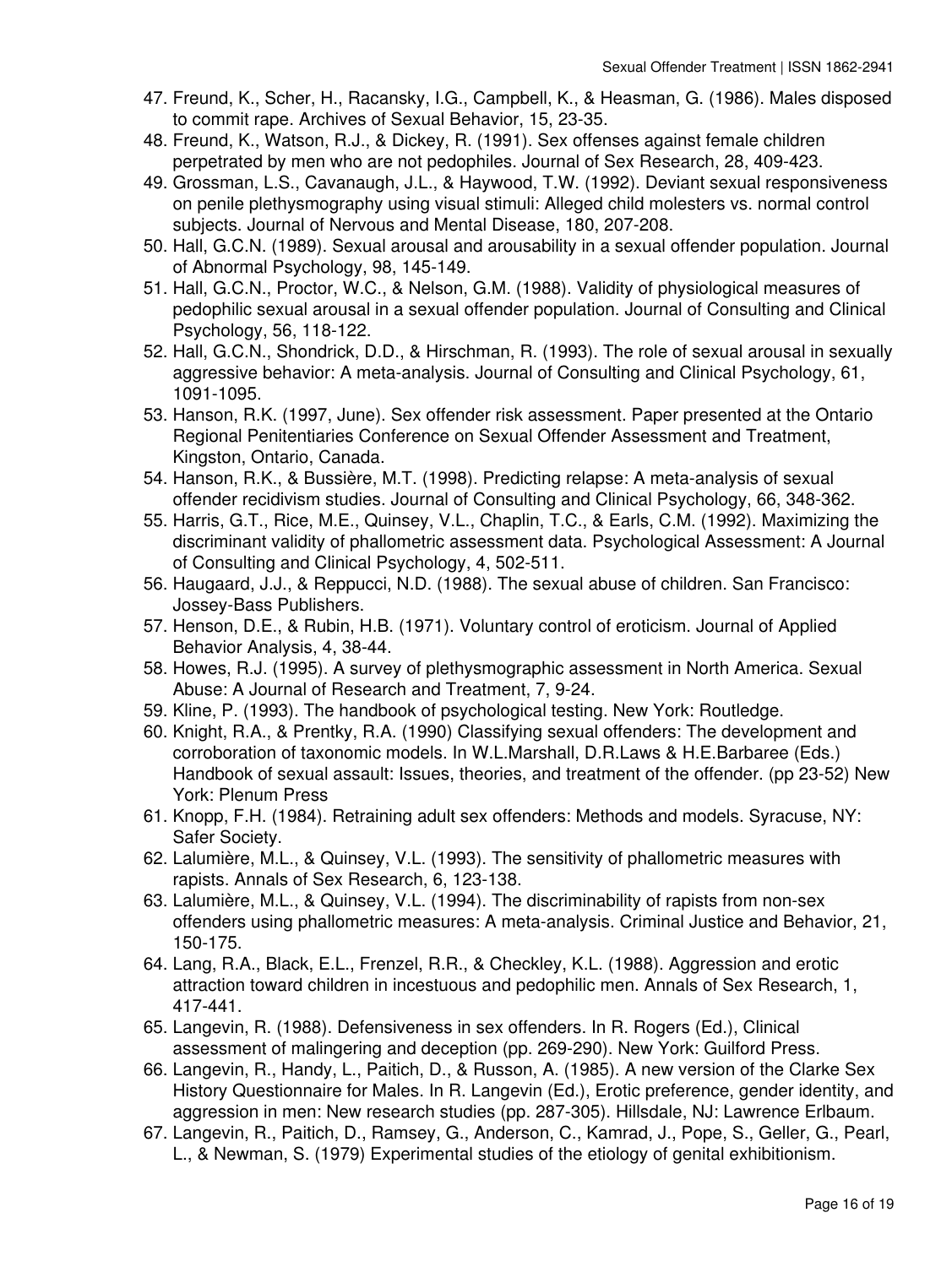Archives of Sexual Behavior, 8, 307-331.

- 68. Langevin, R., Paitich, D., & Russon, A.E. (1985). Are rapists sexually anomalous, aggressive, or both? In R. Langevin (Ed.). Erotic preference, gender identity, and aggression in men: New research studies (pp. 13-38). Hillsdale, NJ: Erlbaum.
- 69. Laws, D.R. (1984). The assessment of dangerous sexual behaviour in males. Medicine and Law, 3, 127-140.
- 70. Laws, D.R., & Holmen, M.L. (1978). Sexual response faking by pedophiles. Criminal Justice and Behavior, 5, 343-356.
- 71. Laws, D.R., & Osborn, C.A. (1983). How to build and operate a behavioral laboratory to evaluate and treat sexual deviance. In J.G. Greer & I.R. Stuart (Eds.), Sexual aggression: Current perspectives on treatment (pp. 293-335). New York: Van Nostrand Reinhold.
- 72. Laws, D.R., & Rubin, H.B. (1969). Instructional control of an autonomic response. Journal of Applied Behavior Analysis, 2, 93-99.
- 73. Malamuth, N.M. (1984). Aggression against women: Cultural and individual causes. In N.M. Malamuth & E. Donnerstein (Eds.), Pornography and sexual aggression (pp. 19-52). Orlando, FL: Academic Press.
- 74. Malamuth, N.M. (1986). Predictors of naturalistic sexual aggression. Journal of Personality and Social Psychology, 50, 953-962.
- 75. Malamuth, N.M., & Check, J.V.P. (1980). Penile tumescence and perceptual responses to rape as a function of victims perceived reactions. Journal of Applied Social Psychology, 10, 528-547.
- 76. Malamuth, N.M., & Check, J.V.P. (1983). Sexual arousal to rape depictions: Individual differences. Journal of Abnormal Psychology, 92, 55-67.
- 77. Malamuth, N.M., Heavey, C.L., & Linz, D. (1993). Predicting men s antisocial behavior against women: The interaction model of sexual aggression. In G.C.N. Hall, R. Hirschman, J.R. Graham & M.S. Zaragoza (Eds.), Sexual aggression: Issues in etiology, assessment and treatment (pp. 63-97). Washington, DC: Taylor and Francis.
- 78. Malamuth, N.M., & Donnerstein, E. (1984) (Eds). Pornography and sexual aggression. Orlando, FL: Academic Press.
- 79. Malcolm, P.B., Davidson, P.R., & Marshall, W.L. (1985). Control of penile tumescence: The effects of arousal level and stimulus content. Behaviour Research and Therapy, 23, 273-280.
- 80. Marshall, W.L. (1997). Pedophilia: Psychopathology and theory. In D.R. Laws & W. ODonohue (Eds.), Sexual deviance: Theory, assessment, and treatment (pp. 152-174). New York: Guilford Press.
- 81. Marshall, W.L. (2004). Overcoming deception in sexual preference testing: A case illustration with a child molester. Clinical Case Studies, 3, 206-215.
- 82. Marshall, W.L., Barbaree, H.E., & Butt, J. (1988). Sexual offenders against male children: Sexual preferences. Behaviour Research and Therapy, 26, 383-391.
- 83. Marshall, W.L., Barbaree, H.E., & Christophe, D. (1986). Sexual offenders against female children: Sexual preferences for age of victims and type of behaviour. Canadian Journal of Behavioural Science, 18, 424-439.
- 84. Marshall, W.L., & Eccles, A. (1991). Issues in clinical practice with sex offenders. Journal of Interpersonal Violence, 6, 68-93.
- 85. Marshall, W.L., & Fernandez, Y.M. (2000a). Phallometry in forensic practice. Journal of Forensic Psychology Practice, 1, 77-87.
- 86. Marshall, W.L., & Fernandez, Y.M. (2000b). Phallometric testing with sexual offenders: Limits to its value. Clinical Psychology Review, 20, 807-822.
- 87. Marshall, W.L., & Fernandez, Y.M. (2003a). Phallometric testing with sexual offenders: Theory, research, and practice. Brandon, VT: Safer Society Press.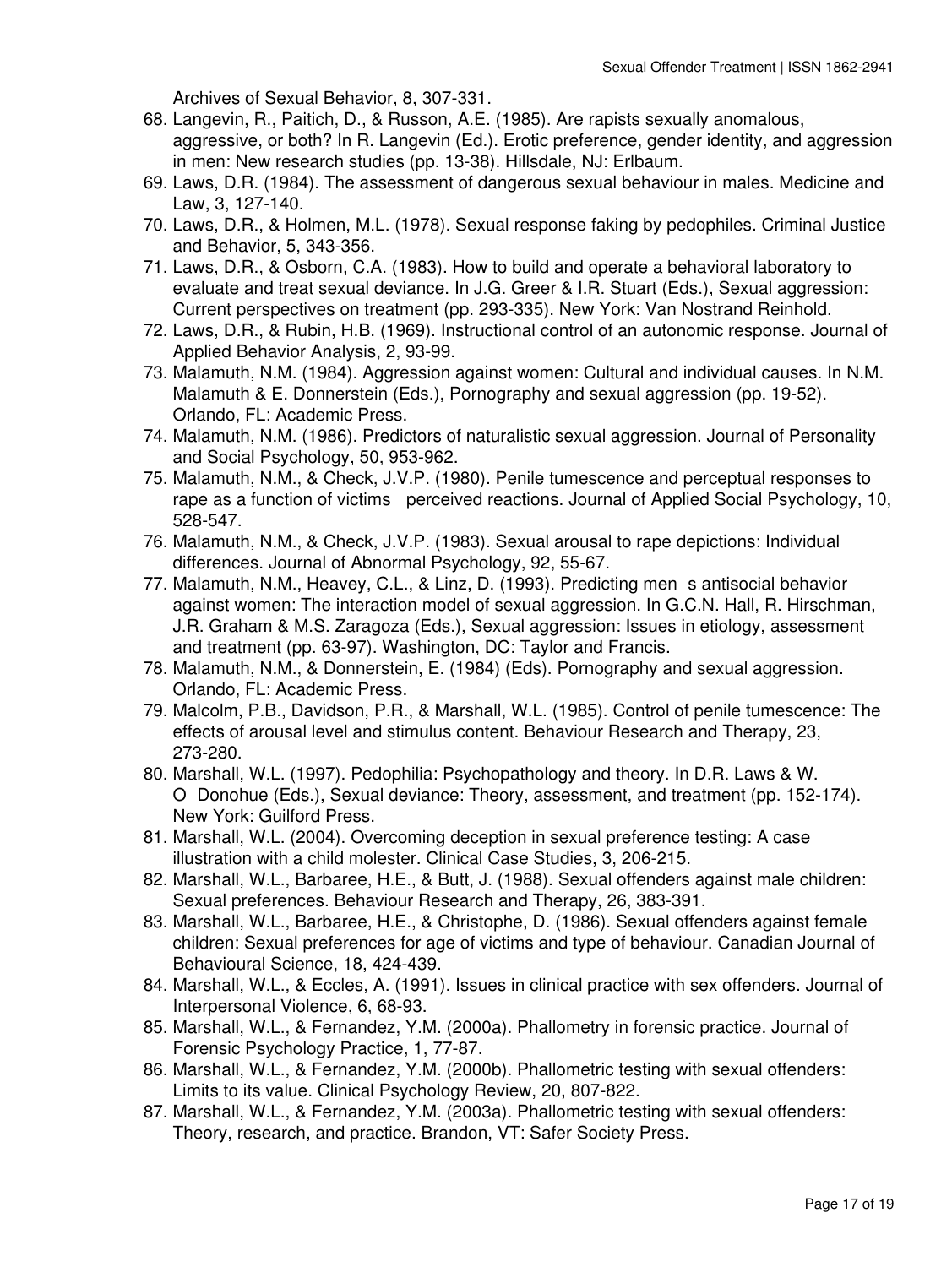- 88. Marshall, W.L., & Fernandez, Y.M. (2003b). Sexual preferences: Are they useful in the assessment and treatment of sexual offenders. Aggression and Violent Behavior: A Review Journal, 8, 131-143.
- 89. McConaghy, N. (1974). Measurements of change in penile dimensions. Archives of Sexual Behavior, 3, 381-388.
- 90. McConaghy, N. (1989). Validity and ethics of penile circumference measures of sexual arousal: A critical review. Archives of Sexual Behavior, 18, 357-369.
- 91. McGovern, K.B. (1991). The assessment of sexual offenders. In B.M. Maletzky (Ed.), Treating the sexual offender (pp. 35-66). Newbury Park, CA: Sage Publications.
- 92. McGuire, R.J., Carlisle, J.M., & Young, B.G. (1965). Sexual deviations as conditioned behaviour: A hypothesis. Behaviour Research and Therapy, 2, 185-190.
- 93. Murphy, W.D. (1987, May). Physiological arousal of incest and pedophilic subjects, effect of stimulus modality, and type of data reduction. Paper presented at the 3rd Annual Research and Treatment Conference of the Association for the Treatment of Sexual Abusers. Newport, OR.
- 94. Murphy, W.D., & Barbaree, H.E. (1994). Assessments of sex offenders by measures of erectile response: Psychometric properties and decision making. Brandon, VT: The Safer Society Press.
- 95. Murphy, W.D., Haynes, M.R., Stalgaitis, S.J., & Flanagan, B. (1986). Differential sexual responding among four groups of sexual offenders against children. Journal of Psychopathology and Behavioral Assessment, 8, 339-353.
- 96. Murphy, W.D., Krisak, J., Stalgaitis, S.J., & Anderson, K. (1984). The use of penile tumescence measures with incarcerated rapists: Further validity issues. Archives of Sexual Behavior, 13, 545-554.
- 97. O Donohue, W.T., & Geer, J.H. (1985). The habituation of sexual arousal. Archives of Sexual Behavior, 14, 223-246.
- 98. O Donohue, W.T., & Letourneau, E. (1992). The psychometric properties of the penile tumescence assessment of child molesters. Journal of Psychopathology and Behavioral Assessment, 14, 123-174.
- 99. O Donohue, W.T., & Plaud, J.J. (1991). The long-term habituation and spontaneous recovery of male sexual arousal. Journal of Behavior Therapy and Experimental Psychiatry, 22, 87-96.
- 100. Osborn, C., Abel, G.G., & Warberg, B.W. (1995, October). The Abel Assessment: Its comparison to plethysmography and resistance to falsification. Paper presented at the 14th Annual Research and Treatment Conference of the Association for the Treatment of Sexual Abusers, New Orleans.
- 101. Pearce, J.M. (1986). A model for stimulus generalization in Pavlovian conditioning. Psychological Review, 94, 61-73.
- 102. Proulx, J. Aubut, J., McKibben, A., & Coté, M. (1994). Penile responses of rapists and nonrapists to rape stimuli involving physical violence or humiliation. Archives of Sexual Behavior, 23, 295-310.
- 103. Quinsey, V.L., & Chaplin, T.C. (1982). Penile responses to nonsexual violence among rapists. Criminal Justice and Behavior, 9, 372-381.
- 104. Quinsey, V.L., & Chaplin, T.C. (1984). Stimulus control of rapists and nonsex offenders sexual arousal. Behavioral Assessment, 6, 169-176.
- 105. Quinsey, V.L., & Chaplin, T.C. (1988). Penile responses of child molesters and normals to descriptions of encounters with children involving sex and violence. Journal of Interpersonal Violence, 3, 259-274.
- 106. Quinsey, V.L., Chaplin, T.C., & Carrigan, W.F. (1979). Sexual preferences among incestuous and nonincestuous child molesters. Behavior Therapy, 10, 562-565.